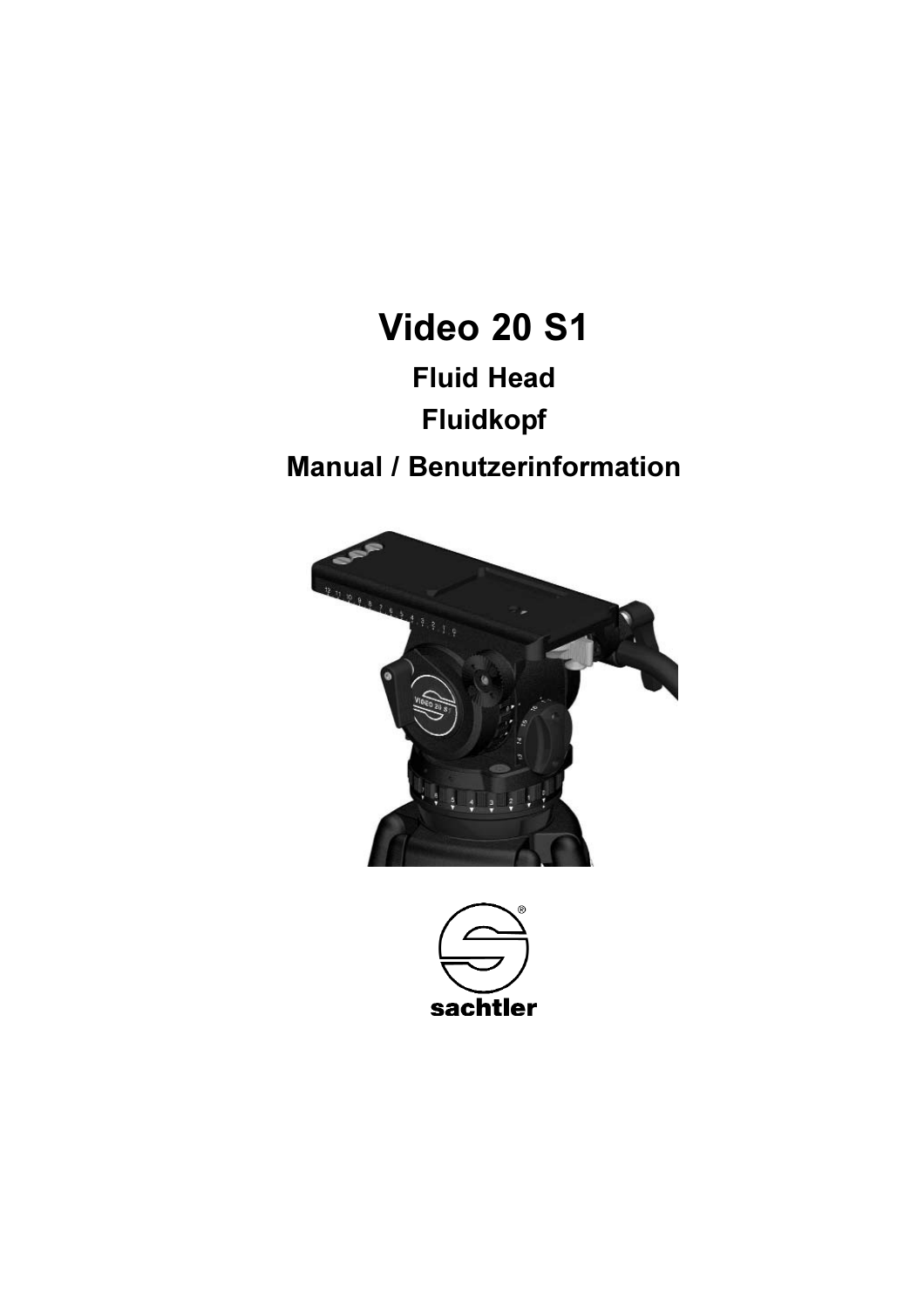© by **sachtler**®. Alle Rechte vorbehalten / All rights reserved

Originalbetriebsanleitung/Original User Manual

Version: 1.6/02/12

Ausgabedatum / Issue date: 02/12

Bestellnr. / Order no.: S 2021-4980

# $c\epsilon$

### **sachtler**® **Vitec Group Videocom Division www.vitecgroup.com**

Erfurter Strasse 16 Postfach / P.O.BOX 2039<br>D-85386 Eching D-85380 Eching D-85386 Eching Germany Germany Telefon: +49/(0)89 321 58 200 Telefax: +49/(0)89 321 58 227 E-Mail: contact@sachtler.de Internet: http://www.sachtler.com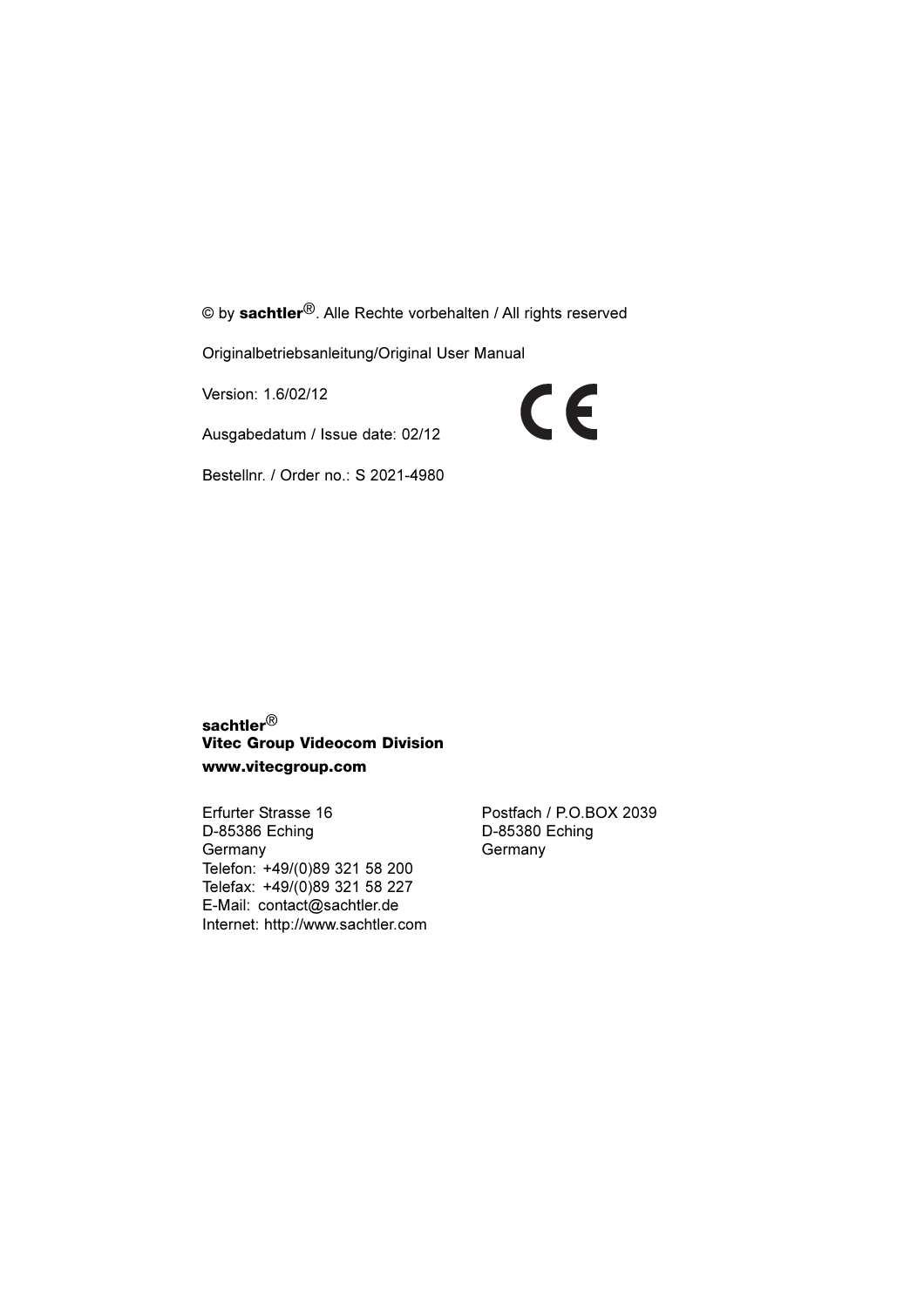### Video 20 S1

### Table of contents

| 1 |     |                                              |  |
|---|-----|----------------------------------------------|--|
| 2 |     |                                              |  |
| 3 |     |                                              |  |
|   | 31  |                                              |  |
|   | 3.2 |                                              |  |
|   | 3.3 |                                              |  |
|   | 3.4 |                                              |  |
|   | 3.5 |                                              |  |
|   | 3.6 |                                              |  |
|   | 3.7 |                                              |  |
|   | 3.8 |                                              |  |
|   | 3.9 | Transport setting of damping, counterbalance |  |
| 4 |     |                                              |  |
| 5 |     |                                              |  |
| 6 |     |                                              |  |
| 7 |     |                                              |  |

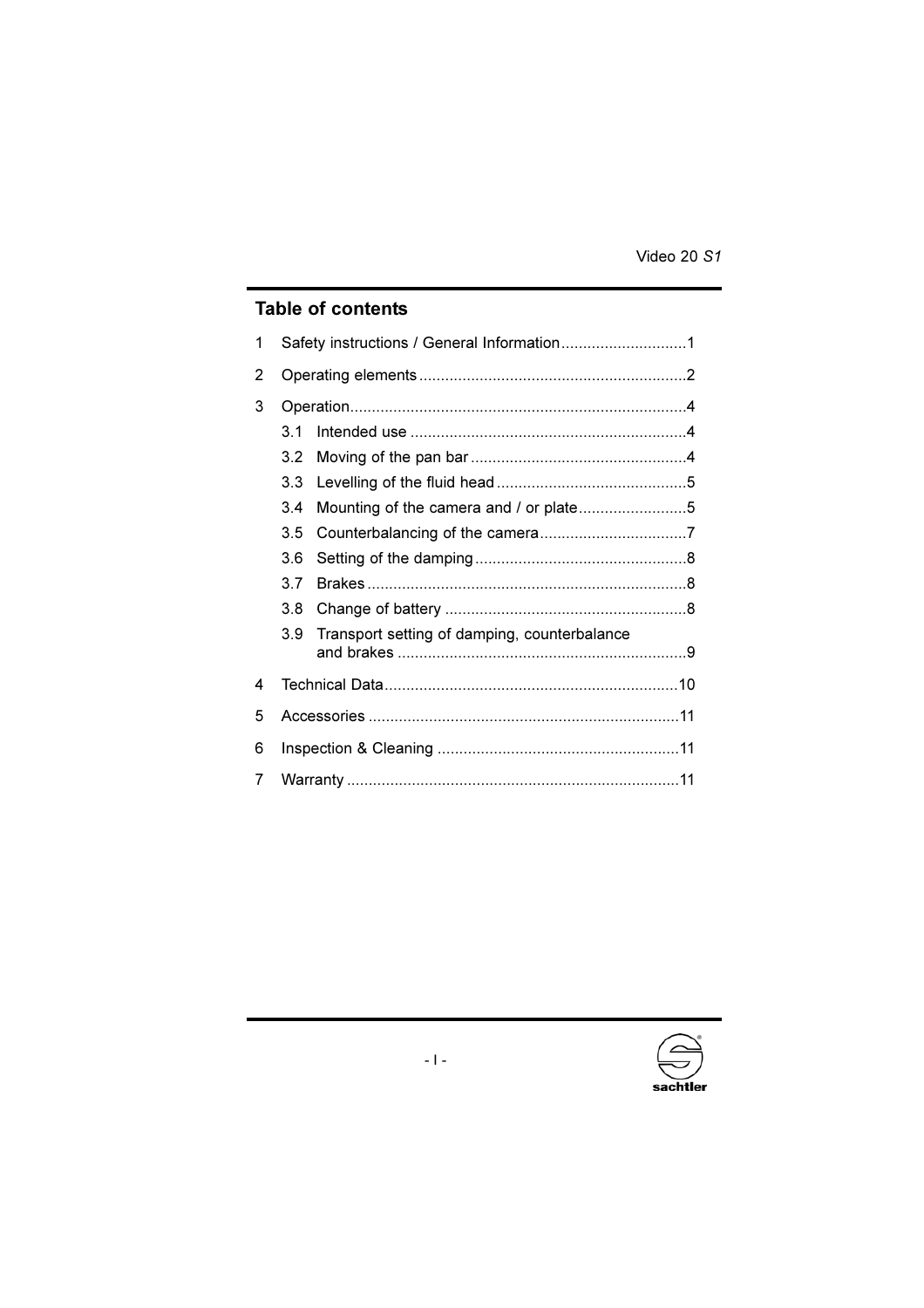### Video 20 S1

### Inhaltsverzeichnis

| 1 | Sicherheitshinweise / Grundlegende Hinweise13 |                                            |  |  |
|---|-----------------------------------------------|--------------------------------------------|--|--|
| 2 |                                               |                                            |  |  |
| 3 |                                               |                                            |  |  |
|   | 3.1                                           | Bestimmungsgemäße Verwendung 16            |  |  |
|   | 3.2                                           |                                            |  |  |
|   | 3.3                                           |                                            |  |  |
|   | 3.4                                           | Entnehmen und Einsetzen der Kameraplatte17 |  |  |
|   | 3.5                                           |                                            |  |  |
|   | 3.6                                           |                                            |  |  |
|   | 3.7                                           |                                            |  |  |
|   | 3 8                                           |                                            |  |  |
|   | 3.9                                           | Transportstellung von Dämpfung, Gewichts-  |  |  |
| 4 |                                               |                                            |  |  |
| 5 |                                               |                                            |  |  |
| 6 |                                               |                                            |  |  |
| 7 |                                               |                                            |  |  |

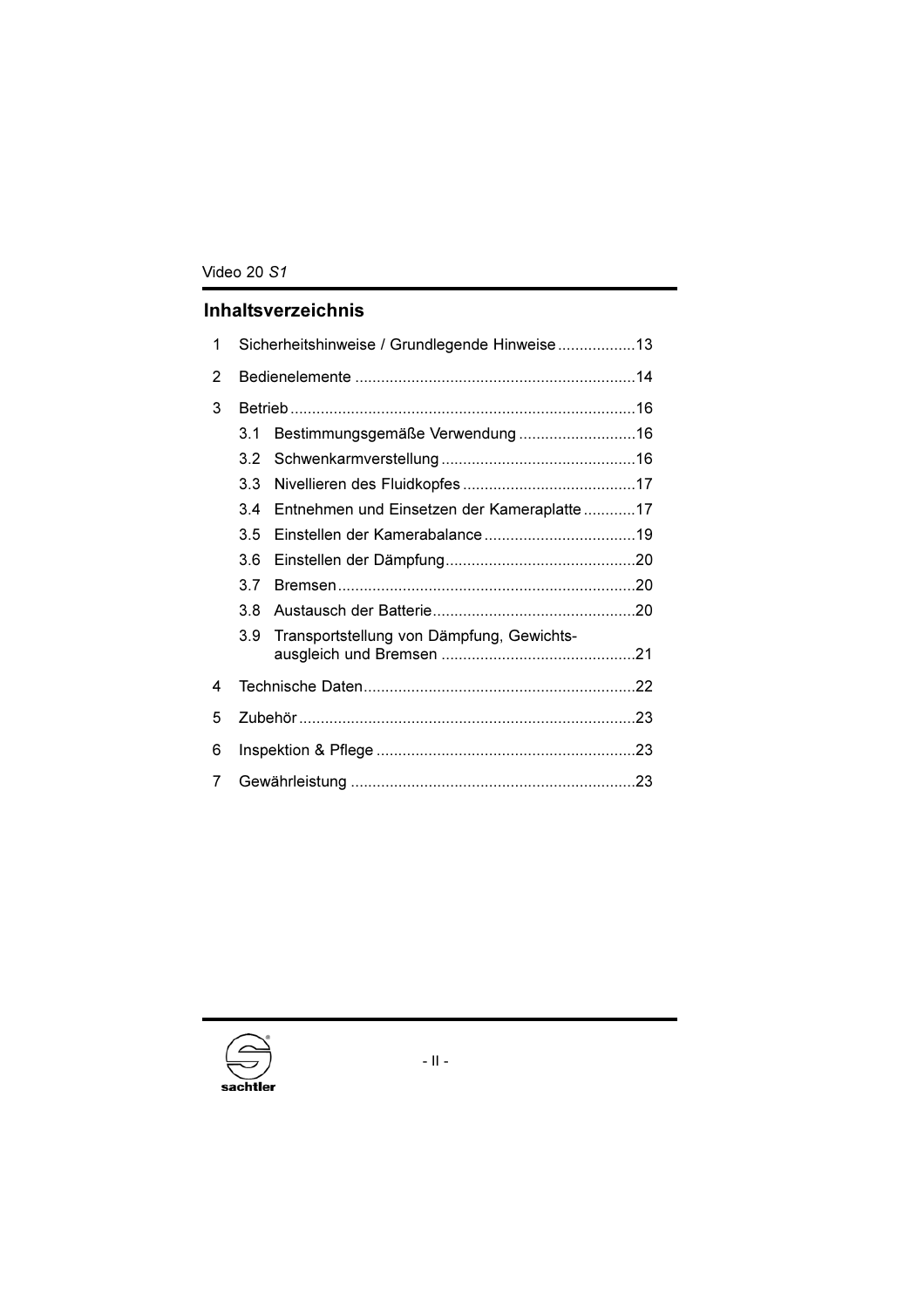

#### sachtler

EC - Declaration of Conformity<br>EG - Konformitätserklärung

**Camera Dynamics** GmbH<br>Effurter Str. 16<br>D - 85386 Eching<br>Fhone (+49) 88 32158 220<br>Fax (+49) 89 32158 227<br>cmall contact@sachtler.de

Here we declare that this product complies with the requirements of the applied directives,<br>standards and regulations for safety and health, if used for its intended application.

This declaration becomes invalid, if any changes have been made without our agreement.

Hiermit erklären wir, dass das hier genannte Produkt aufgrund seiner Bauart in der von uns in Verkehr<br>gebrachten Ausführung den Sicherheits- und Gesundheitsanforderungen der zugrundeliegenden hier<br>genannten EG - Richtlinie

 $\sim$ 

2010

Bei einer nicht mit uns abgestimmten Änderung an diesem Produkt verliert diese Erklärung ihre Gültigkeit.

Product / Produkt:

Components / Komponenten:

Code number (s) / Codenummer(n):

Year of first manufacturing / Ab Baujahr:

Electromagnetic Compatibility /<br>Elektromagnetische Verträglichkeit 2004/108/EG

2010-06

1810, 2010

Standards and Regulations:<br>Normen und Vorschriften:

EC-Directives:<br>EG-Richtlinien:

EN 55103-1:2006<br>EN 55103-2:2006

Video 18 S1, Video 20 S1

Inspector / Prüfstelle: Camera Dynamics GmbH

Date of Inspection / Prüfdatum:

Roger Wilson

Eching, 25.06.2010

Managing Director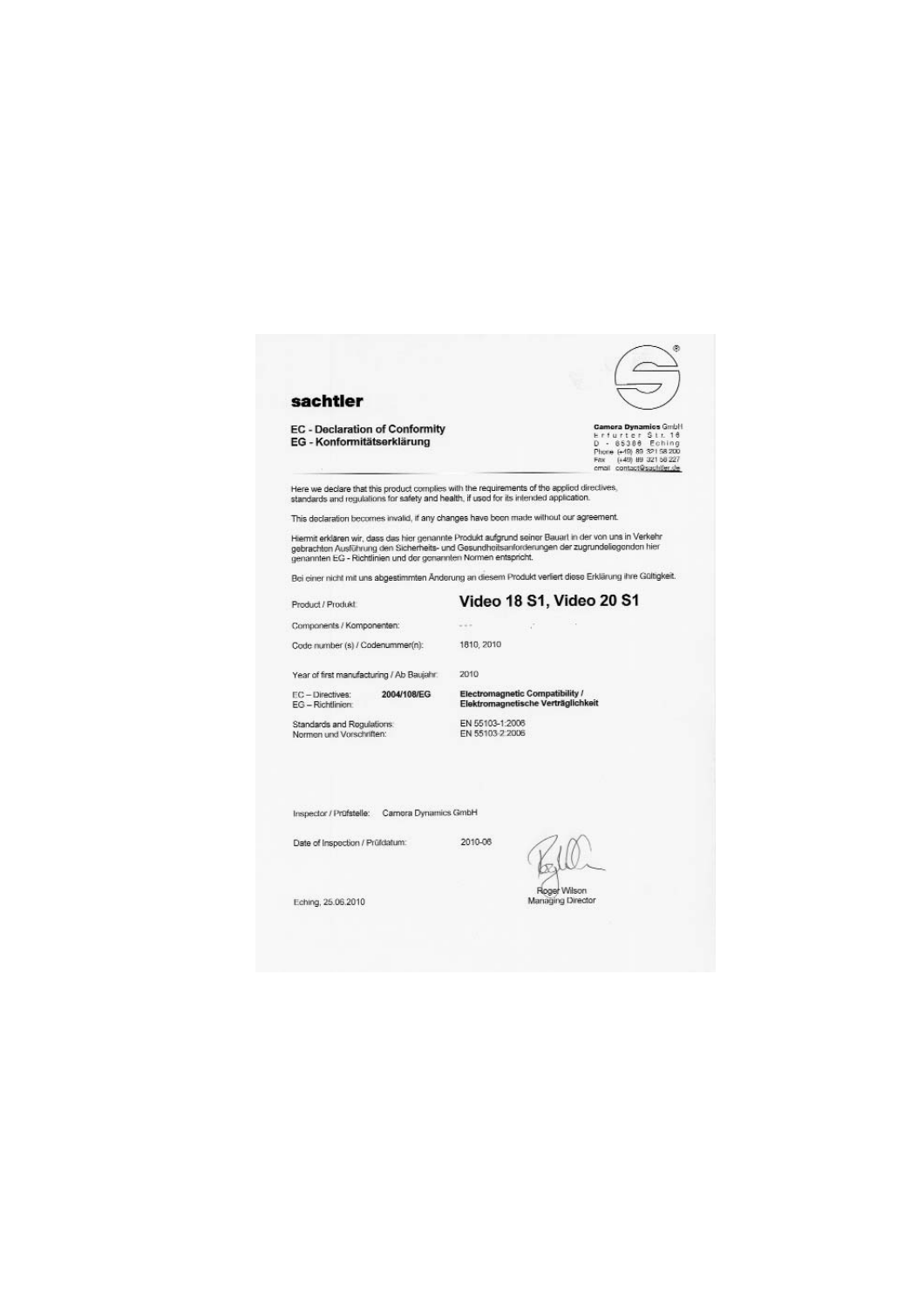### Video 20 S1 Manual

#### 1 Safety instructions / General Information

- ➪ Before using the fluid head read the manual.
- $\Rightarrow$  Before mounting the fluidhead on the tripod, check if the tripod has a safe standing and if the ttripod leg extensions are clamped.
- ➪ Before releasing the tie down on the fluid head (with a mounted camera), the tripod must be secured against fall over.
- ➪ Before releasing the vertical brake (at a non balanced camera set up) or the clamping of the camera-/balance plate the camera must be secured against suden movement, otherwise there may be a danger of finger trapping.
- ➪ During camera tilt movements with extreme tilt angles there may be a danger of finger trapping between balance plate and housing for users and third persons.



- 1 -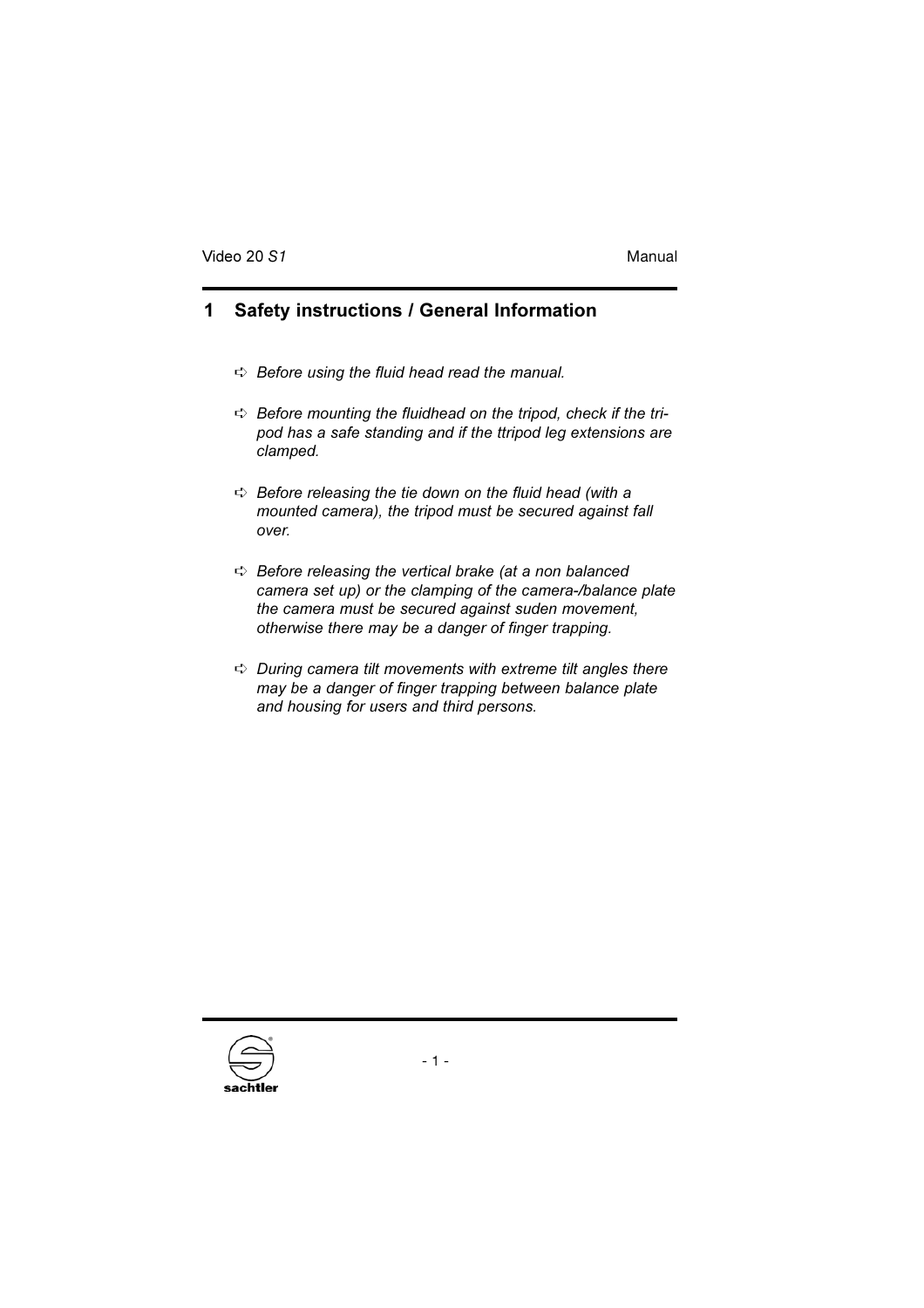Manual Video 20 S1

2 Operating elements



Pic. 1

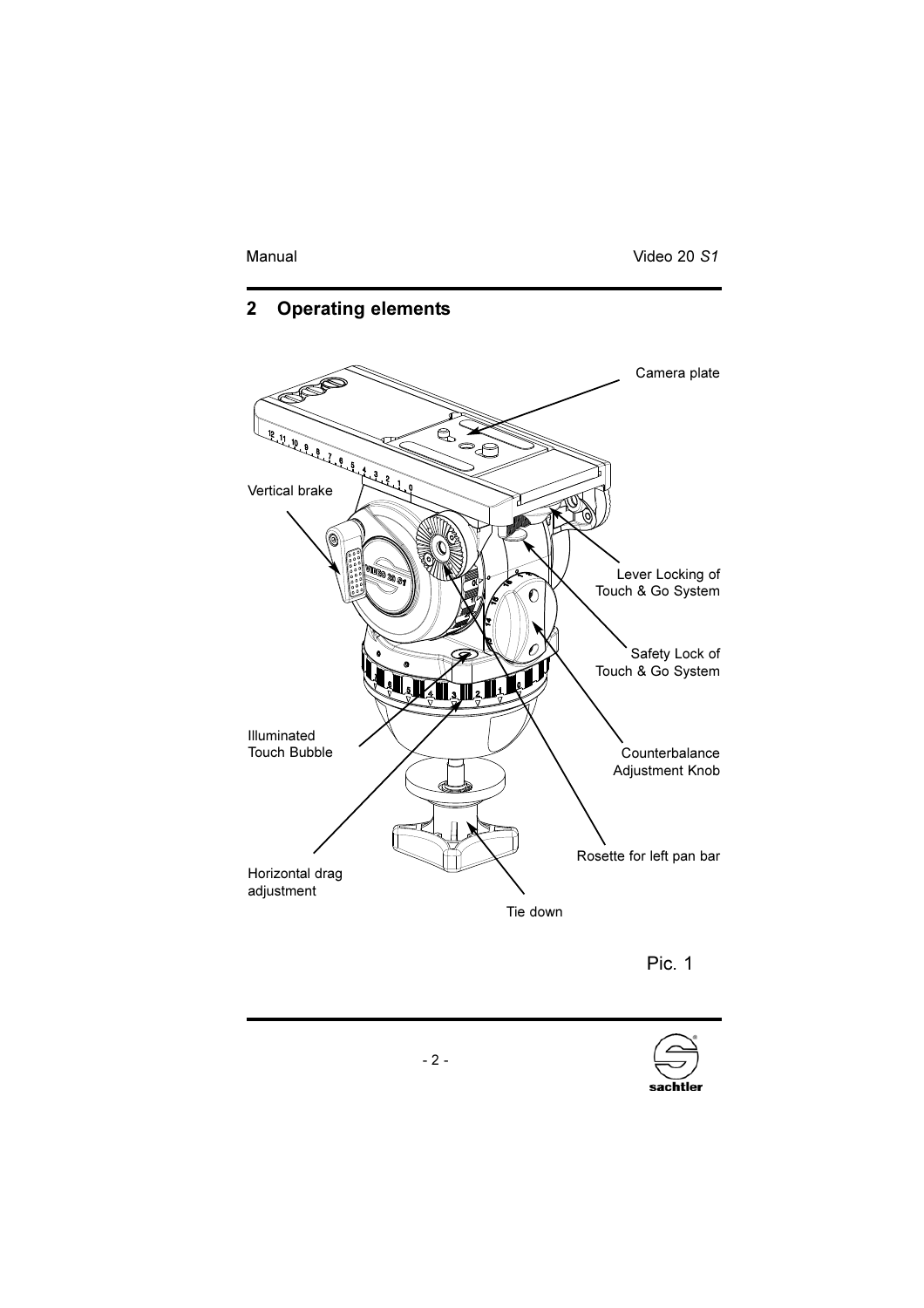



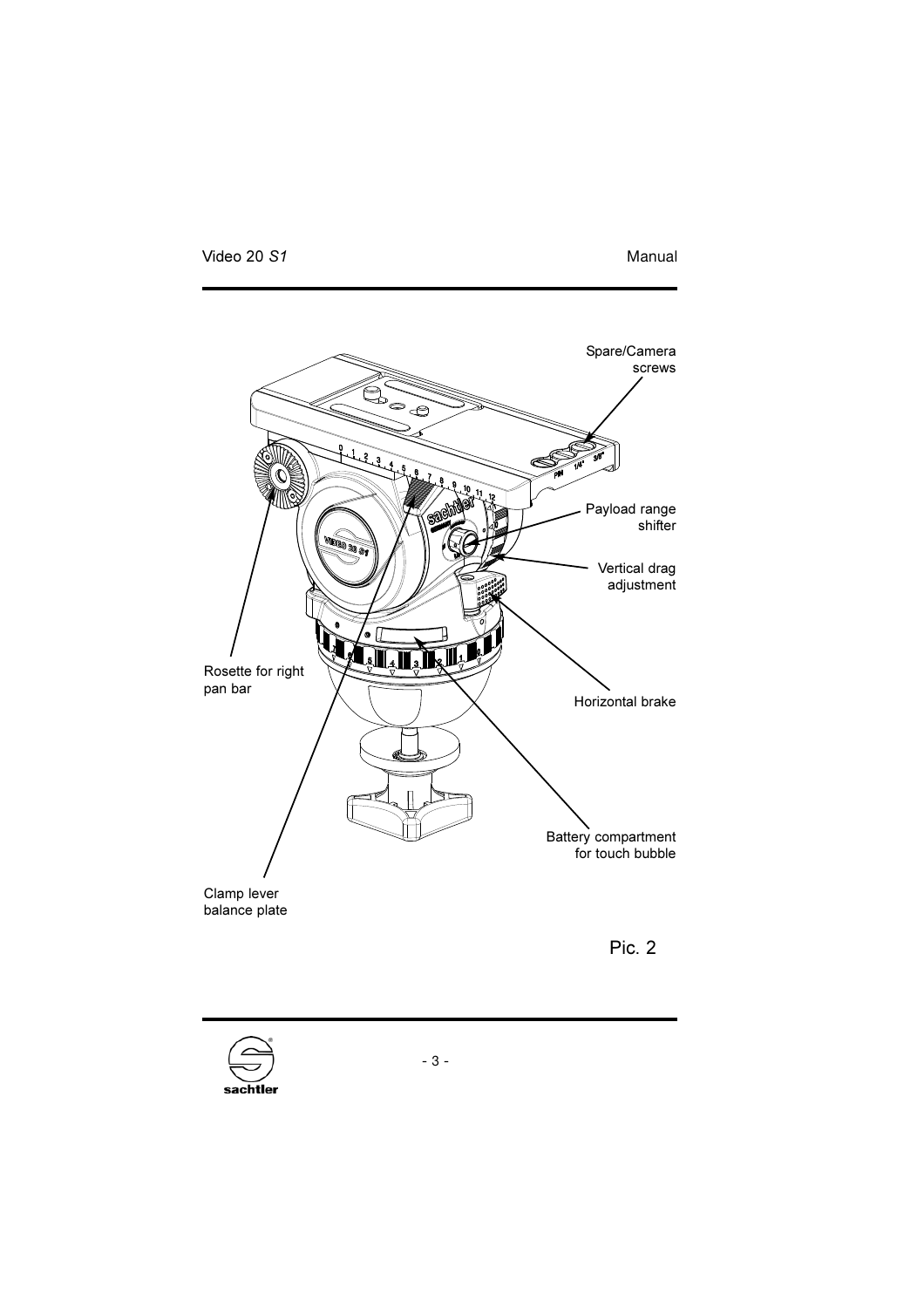#### Manual Video 20 S1

#### 3 Operation

#### 3.1 Intended Use

This fluidhead was developed to enable pan- and tilt movements of cameras. The maximum payload is specified in chapter 4.

#### 3.2 Moving of the pan bar

Open the clamping lever of the pan bar and move the pan bar into the desired position. Close the clamping screw of the pan bar. While lifting the lever it will be disengaged and can now be placed in a desired angular position. During transportation the pan bar can be moved next to the tripod legs.

Caution: Open the clamping screw of the pan bar far enough. The teeth of the pan bar clamp should not clatter while moving the pan bar. Make sure that the teeth interleave with each other when closing the clamping lever of the pan bar.

Use of the enclosed pan bar on the left side of the fluid head is also possible. The pan bar has to be removed from the head and the black plastic cap on its top should be opened and removed with a coin or screw driver. The toothed clamp should be removed and relocated. The plastic cap needs to be tightened again.

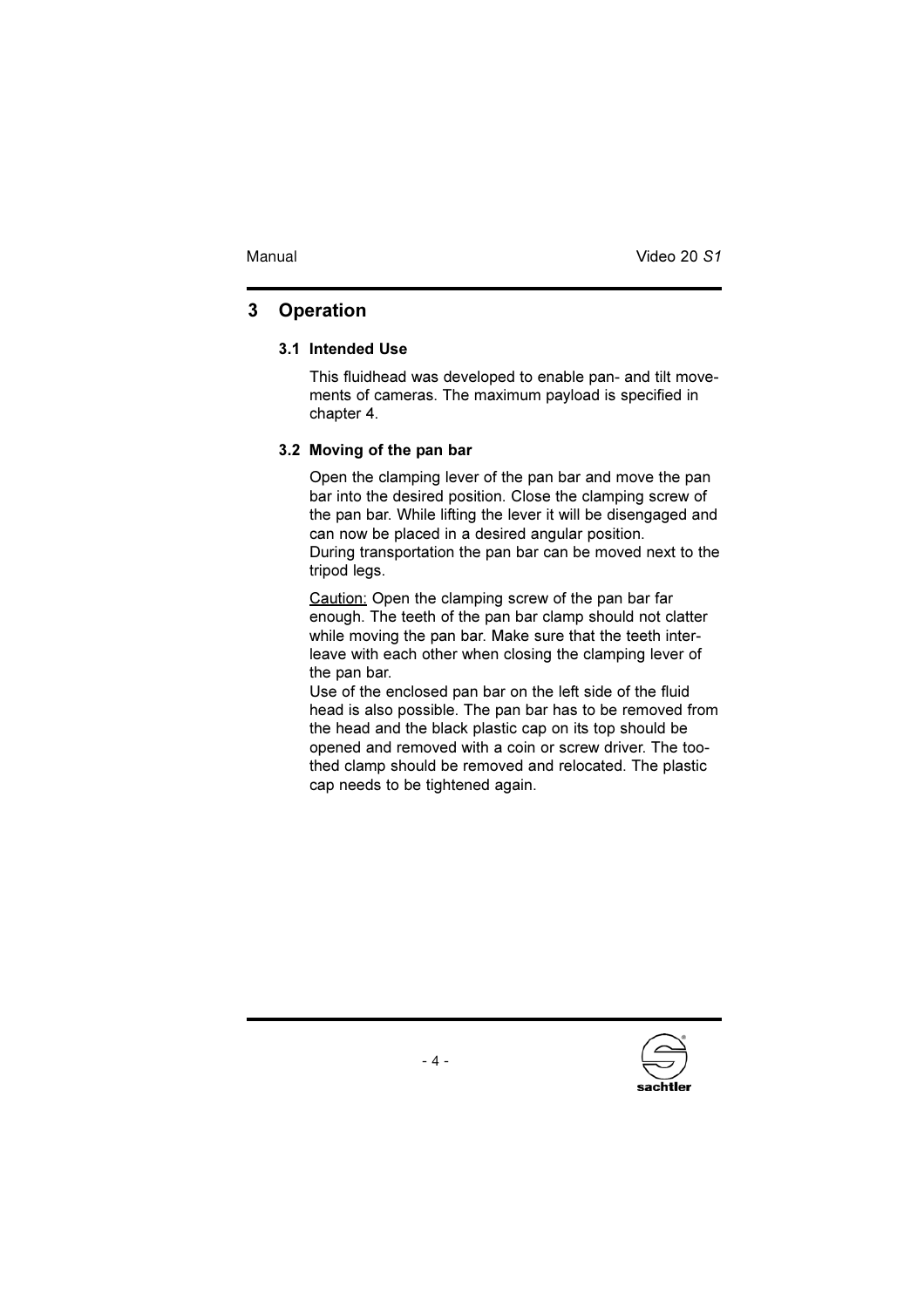#### Video 20 S1

#### Manual

#### 3.3 Levelling of the fluid head

Apply the vertical brake and hold the camera with one hand. Open the clamping screw of the fluid head and move the head in such a way, that the bubble moves into the level´s black circle. Tighten the clamping screw firmly.

#### Touch Bubble

The Video 20 S1 has a self illuminating Touch Bubble which allows easy levelling even under unfavourable lighting conditions. The illumination is activated by strong tapping on the bubble. The bubble will glow up to 20 seconds.

#### 3.4 Mounting of the camera and / or plate

The Video 20 S1 is delivered with the Touch & Go camera quick locking system.

- ➪ Apply the horizontal and vertical brake.
- ➪ Hold the camera and / or plate with one hand.
- $\Rightarrow$  Grasp the locking lever with your thumb and index finger and pull down the red safety button.
- ➪ Move the locking lever as far as possible to the left and take out the camera and/ or plate.
- ➪ Attach the camera plate to the camera or tripod adaptor plate (camera accessory) around the camera´s centre of gravity.

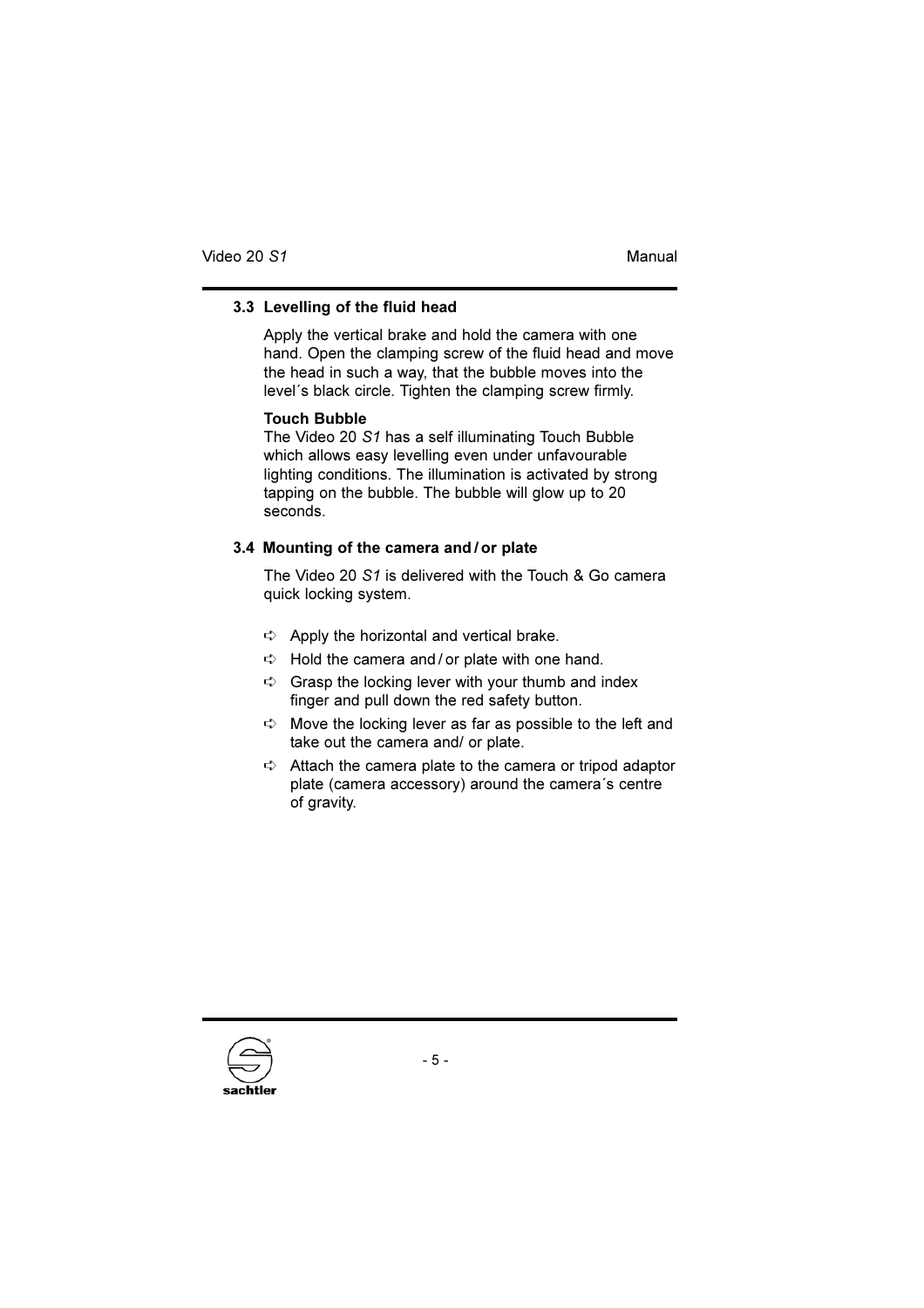- $\Rightarrow$  A 3/8" screw and a 1/4" screw are provided in the camera plate as a standard fixing solution.
- ➪ If you need to attach your camera either with two 3/8"screws or 1/4" screw and pin, just use the screws located in the parking positions, shown in picture 3.
- $\Rightarrow$  The 1/4" screw can be placed everywhere. The pin screw needs to be placed in the whole with the 3/8" thread.



Pic. 3

➪ By mounting the camera and/or plate again it will lock automatically and the locking lever will snap back audible into its initial position.

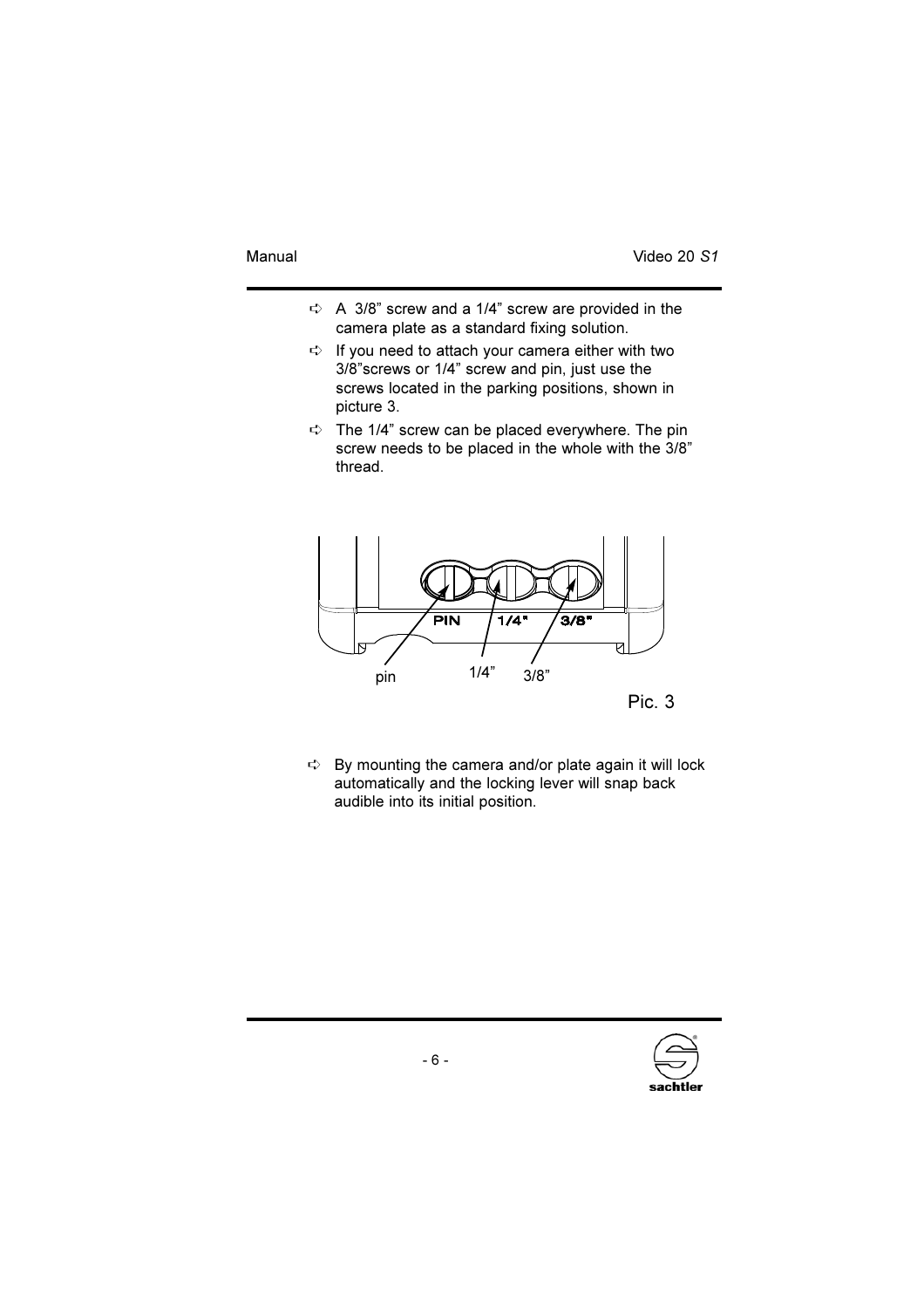#### Video 20 S1 Manual

#### 3.5 Counterbalancing of the camera

- ➪ Before adjusting the counterbalance of the camera, the center of gravity of the camera must be centered precisely over the axis of the fluid head.
- $\Rightarrow$  Lock the vertical brake, adjust the vertical setting of the fluid damping to "0", adjust the knob for the counterbalance setting also to "1" and switch the payload range shifter (Boost Button) on the head´s front side to position "LO".
- ➪ Secure the camera with one hand and open the vertical brake.
- ➪ Should the camera be front or back heavy open the lock of the sliding balance plate (push back red lever underneath the balance plate as far as possible). Keep the camera secured with one hand. Centre the camera weight and compensate for a backheavy setup by sliding the cameraplate forwards and for a frontheavy setup by sliding backwards. The camera should remain in the horizontal position.
- ➪ Lock the balance plate by pulling the red lever into its initial position.
- $\Rightarrow$  The fluid head Video 20 S1 is equipped with a sixteen step counterbalance adjustment and payload range shifter on the head´s front side with two positions (HIgh and LOw).

Select the setting which compensates best with your camera set up. Adjusting the lower setting comes immediately effective. The adjustment of the higher setting becomes effective after passing the "0" level while tilting the fluid head.

➪ If you can`t manage to centre the camera, you should move the camera plate to a different position on the tripod mounting adaptor or use the C.O.G plate (# 1063) which is available as an accessory.



- 7 -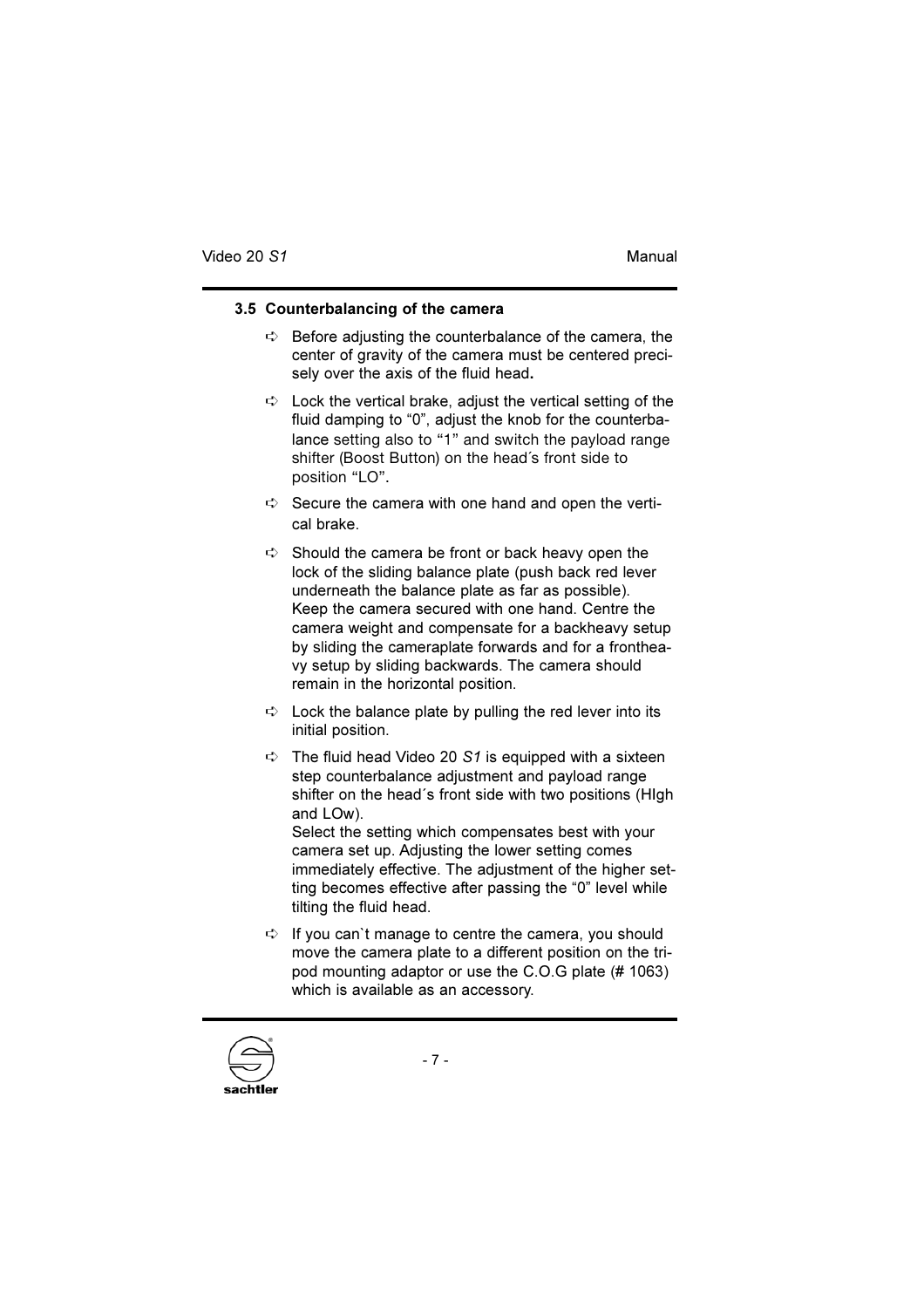#### 3.6 Setting of the damping

The Video 20 S1 is equipped with a 7-step damping level horizontally and vertically and a zero setting. By turning the vertical setting and the horizontal setting the desired level of fluid damping is selected. Turn the setting ring to "0" in order to switch off the damping completely.

The different damping levels can only be felt if the horizontal and vertical brakes are open. If you apply damping, the degree of horizontal and vertical damping is identical and thus enables precise diagonal panning movements without jerks and vibrations.

Make sure that you always turn the setting to the next indexed position (arrow pointing on index dot). Engage the retainer pins by slowly panning or tilting the camera.

#### ATTENTION:

Panning or tilting the camera with settings between the indexed positions can damage the retainer pins and/or disks.

#### 3.7 Brakes

The horizontal brake applies the lock for the pan and the vertical brake for the tilt movement. Both brakes are free off vibrations and can be used during shooting.

#### 3.8 Change of the battery

The illumination is powered by one standard type button cell (CR 2032, 3 V) located in the battery holder, which can be opened with a sharp object such as a screwdriver.

Make sure to insert the new batteries according to the "plus" symbol as indicated in the covering plate.

The battery last for about 2000 illumination cycles

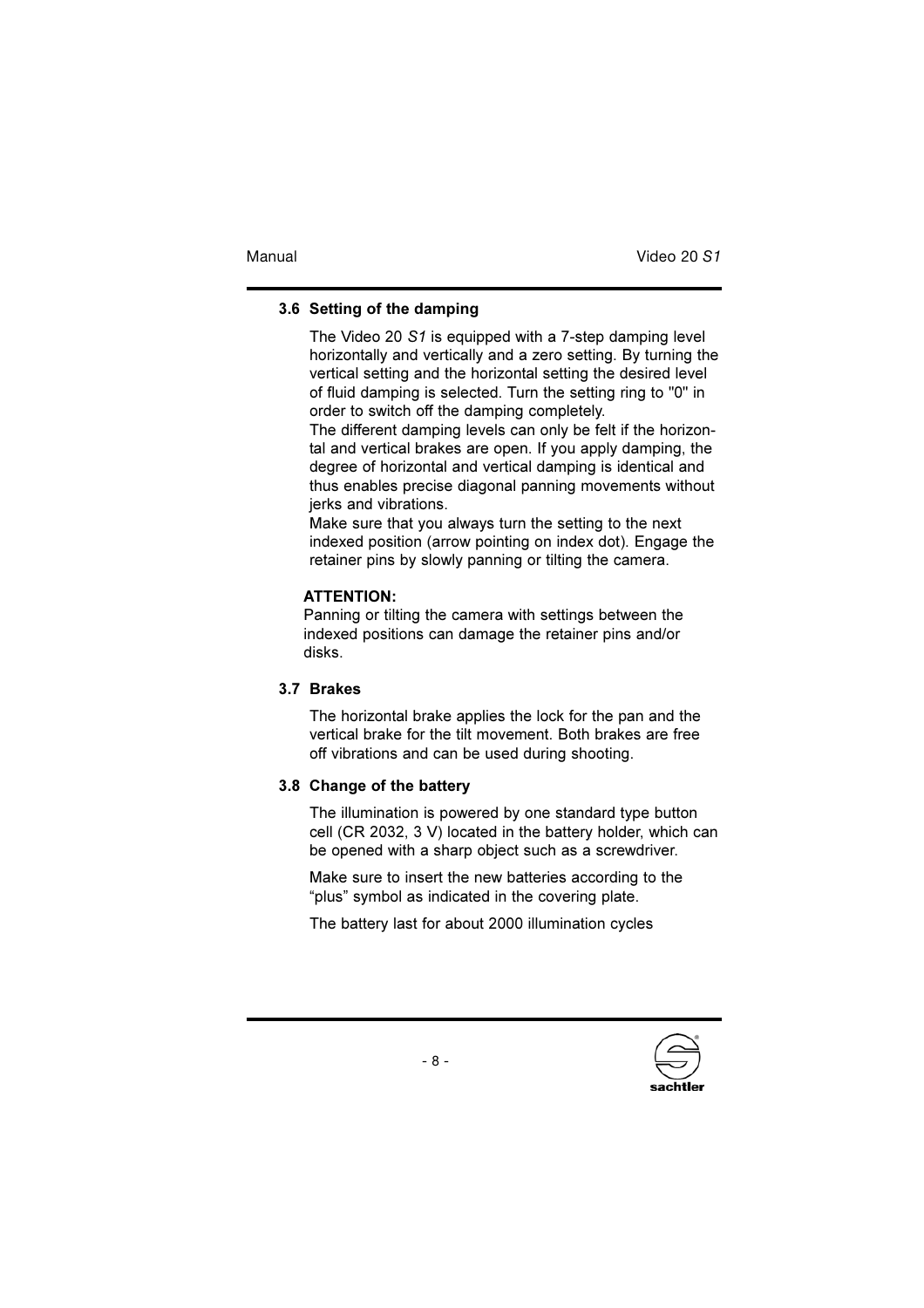Video 20 S1 Manual

#### 3.9 Transport setting of damping, counterbalance and brakes

To ensure smooth operation of the setting rings for the damping over the long life time period of the fluid head, you should turn both setting rings from position "0" to maximum position, before and after the use of the fluid head.

Setting during transportation: the most important issue is to open both brakes - horizontal and vertical. Counterbalance and damping should be set to maximum position.



- 9 -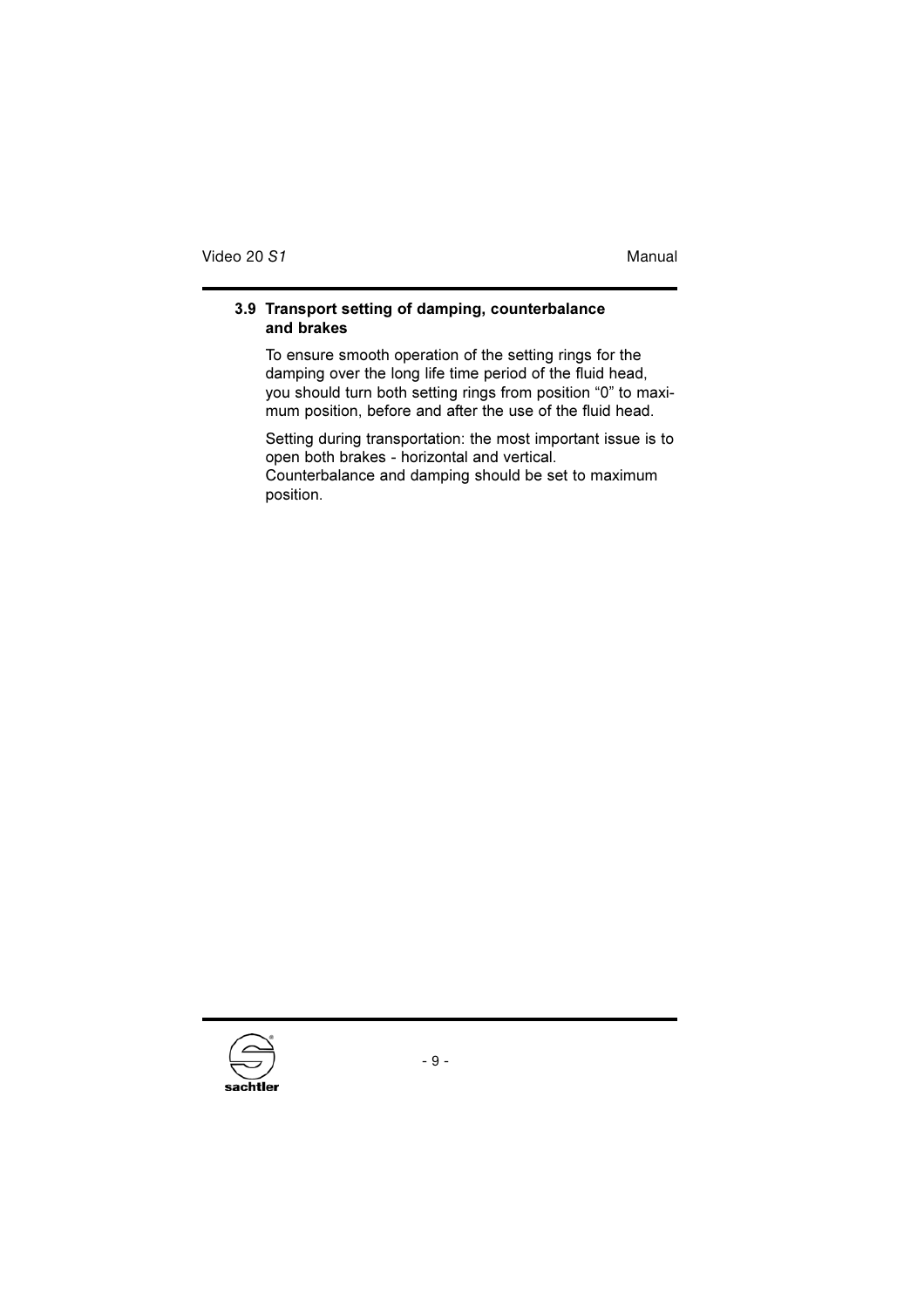### Manual Video 20 S1

### 4 Technical Data

| Payload range overall:   | 2 kg to 25 kg (4.4 lb to 55 lb)                                                                                                                                            |
|--------------------------|----------------------------------------------------------------------------------------------------------------------------------------------------------------------------|
| Boost Button: LO<br>HI   | 2 kg to 15 kg (4.4 lb to 33 lb)<br>12 kg to 25 kg (26 lb to 55 lb)                                                                                                         |
| Counterbalance steps:    | 16                                                                                                                                                                         |
| Camera sliding range     | 120 mm $(4")$                                                                                                                                                              |
| Grades of drag:          | horizontally and vertically 7 each and 0                                                                                                                                   |
| Tilt angle:              | +90°/-70° (depending on position of<br>counterbalance knob)                                                                                                                |
| panning range:           | $360^\circ$                                                                                                                                                                |
| Temperature range:       | -40°C (-40°F) to 60°C (140°F)                                                                                                                                              |
| Weight:                  | 3,3 kg (7.3 lb)                                                                                                                                                            |
| Camera fitting:          | Touch & Go cameraplate 16<br>camera attached either with<br>2 x 3/8" screws<br>or<br>$1 \times 3/8$ " screw, $1 \times 1/4$ " screw<br>or<br>$1 \times 1/4$ " screw, 1 pin |
| Tripod/Pedestal fitting: | 100 mm ball                                                                                                                                                                |
| Pan bar:                 | telescopic with attachment diameter of<br>18/22 mm (0.7/0.8"),<br>length 350 to 520 mm (13.8 - 20.5")                                                                      |
| Battery:                 | LR 2032, 3 V                                                                                                                                                               |
|                          |                                                                                                                                                                            |

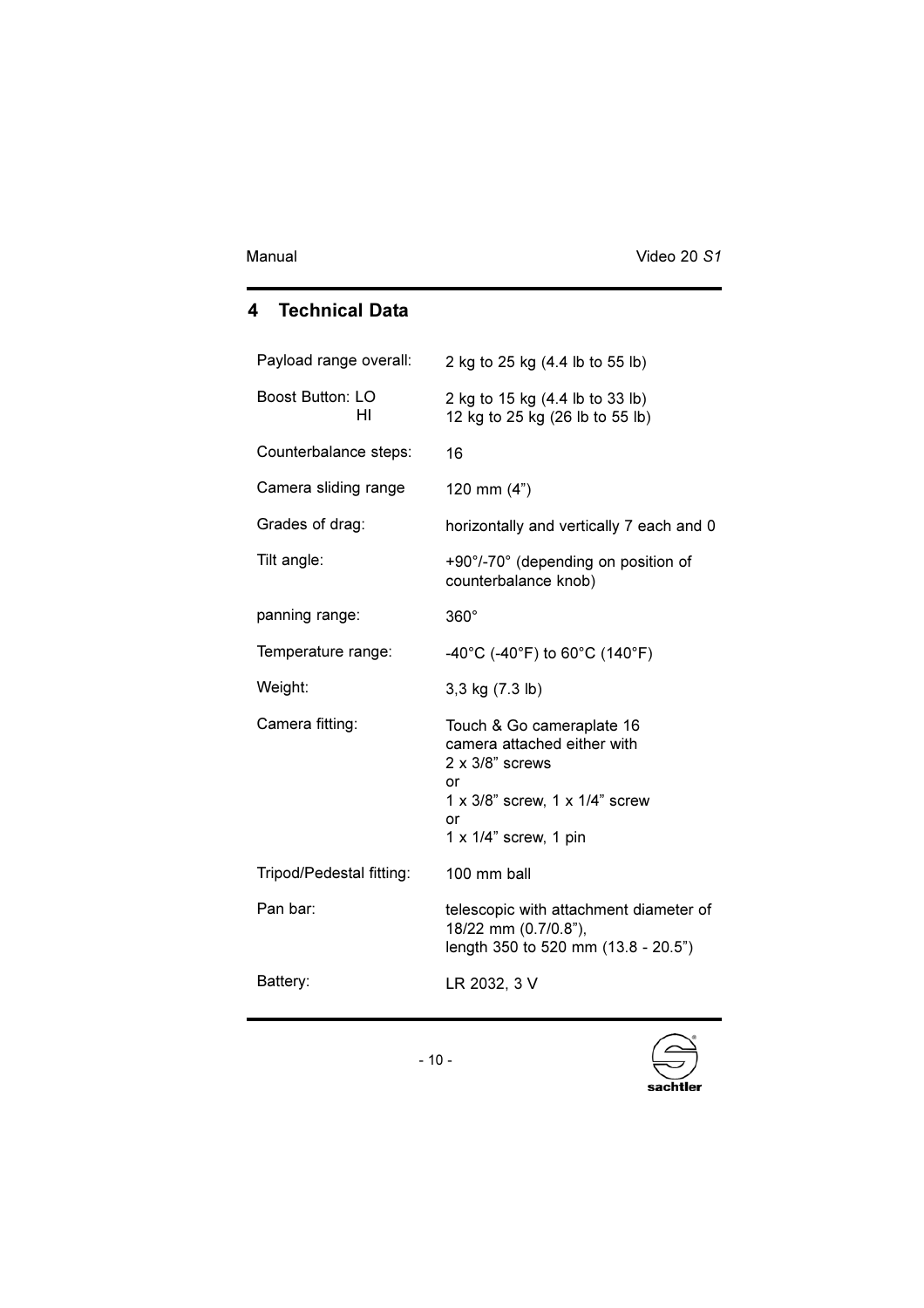Video 20 S1 Manual

#### 5 Accessories

A C.O.G plate (see chapter 3.5) can be ordered with code no 1063.

An adapter for viewfinder extension is available with code no 3981.

For further accessories please have a look in out catalogue or on our web page www.sachtler.com.

#### 6 Inspection & Cleaning

You should clean your fluid head from time to time using a soft clove. For heavier dirt you should use a soft brush and a mild detergent. Regularely inspections are not prescribed.

### 7 Warranty

The warranty expires if

- $\Rightarrow$  the fluid head was operated improperly or not in line with the specified technical data, or
- $\Rightarrow$  the head housing was opened by unauthorised personnel.

We reserve the right to make changes based on technical advances.

Please register at www.sachtler.com for an extended warranty period.

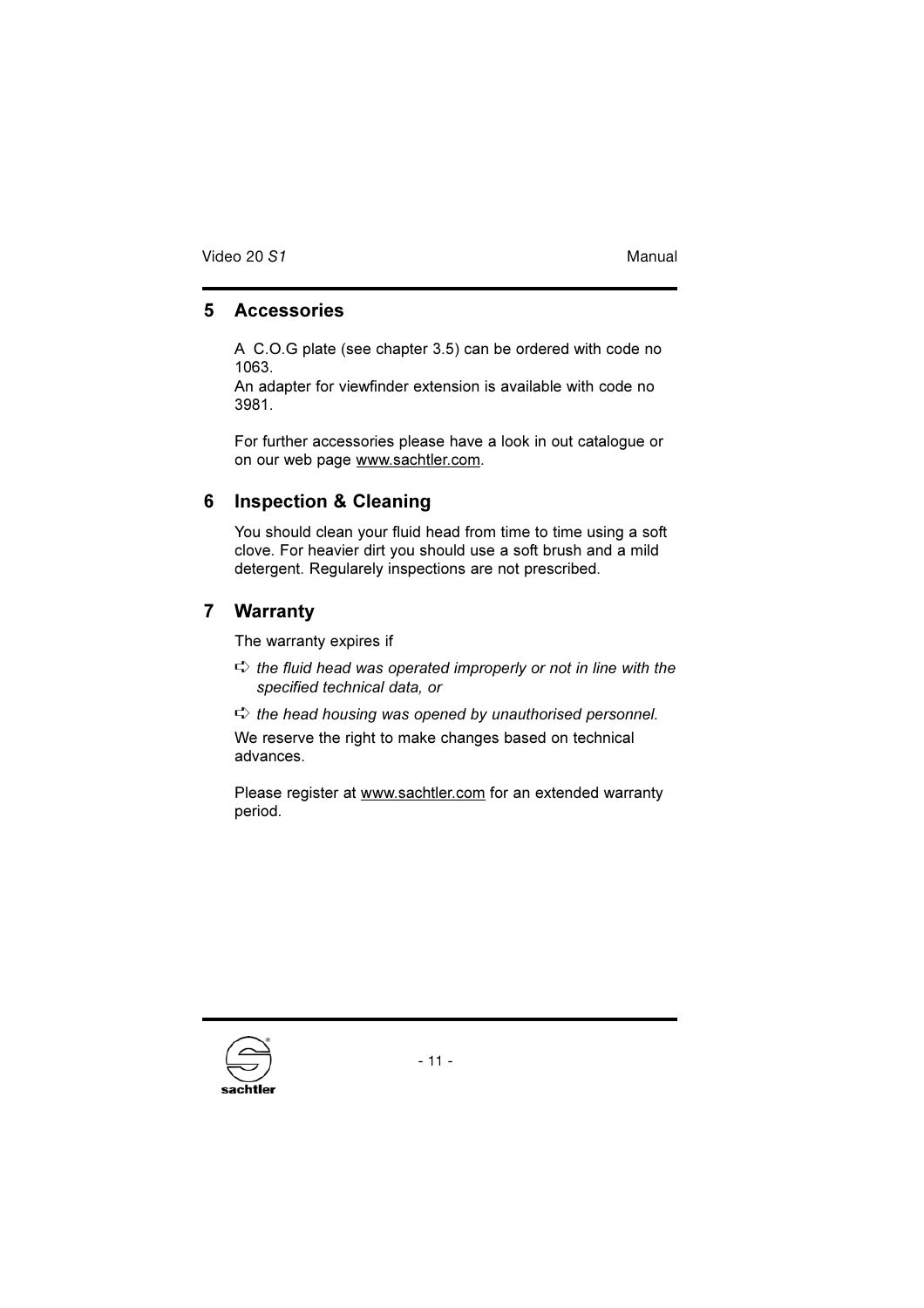Manual Video 20 S1

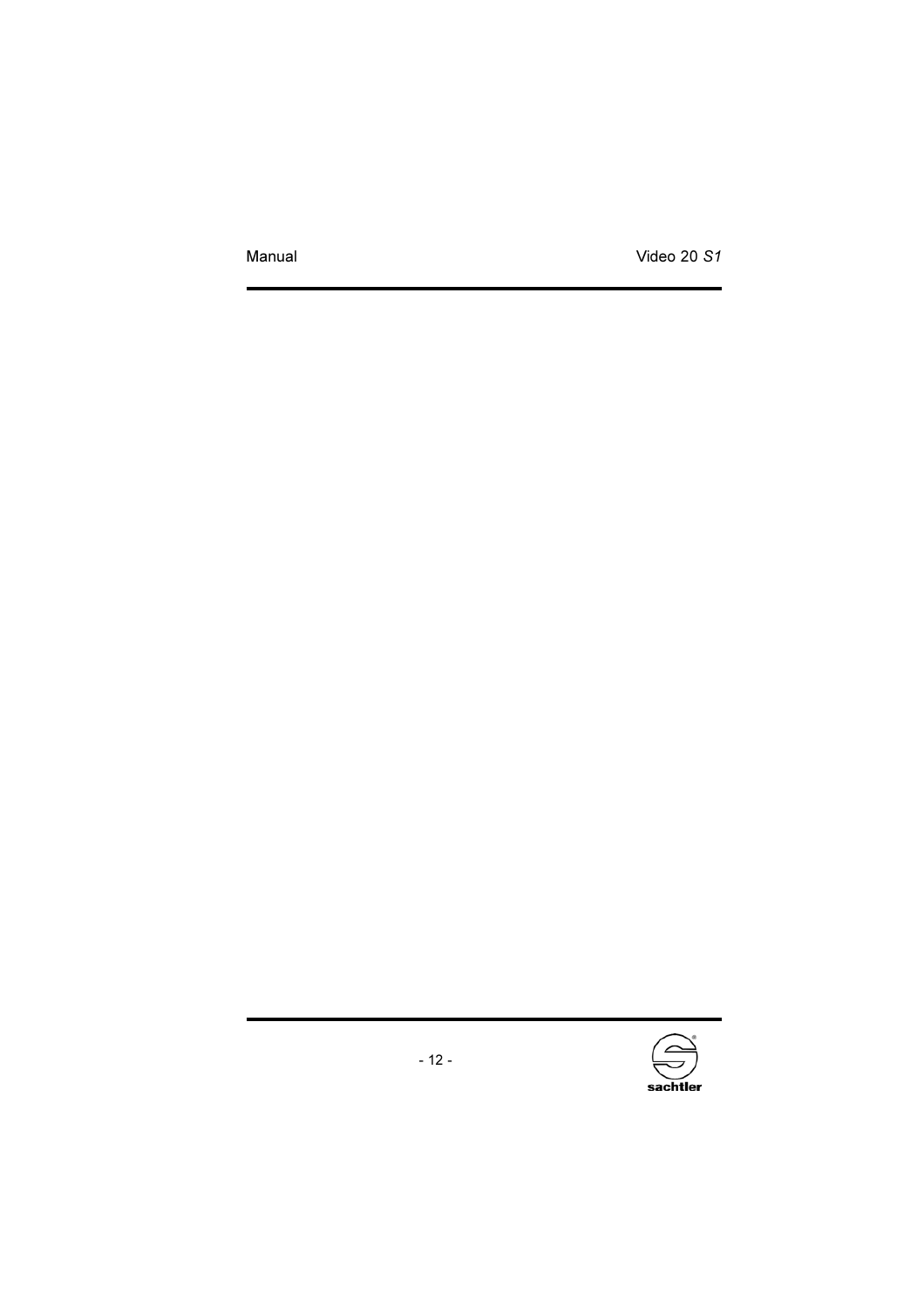#### Video 20 S1 Benutzerinformation

#### 1 Sicherheitshinweise / Grundlegende Hinweise

- ➪ Vor Benutzung des Fluidkopfes muß die Benutzerinformation gelesen werden.
- ➪ Vor Montage des Fluidkopfes auf ein Stativ muß das Stativ auf sicheren Stand und die Stativbeinauszüge auf sichere Klemmung überprüft werden.
- ➪ Vor Lösen der Klemmschale, muß das Stativ bei aufgesetzter Kamera gegen Umkippen gesichert werden.
- ➪ Vor Lösen der Vertikalbremse (bei noch nicht eingestellter Kamerabalance) oder der Klemmung der Kamera-/Balanceplatte muß die Kamera gegen plötzliche Bewegung gesichert sein, da sonst die Gefahr des Fingereinklemmens besteht.
- ➪ Bei Kameraschwenks mit extremen Neigewinkeln besteht für den Bediener oder Dritte die Gefahr sich die Finger zwischen Kameraverschiebeplatte und Gehäuse zu klemmen.

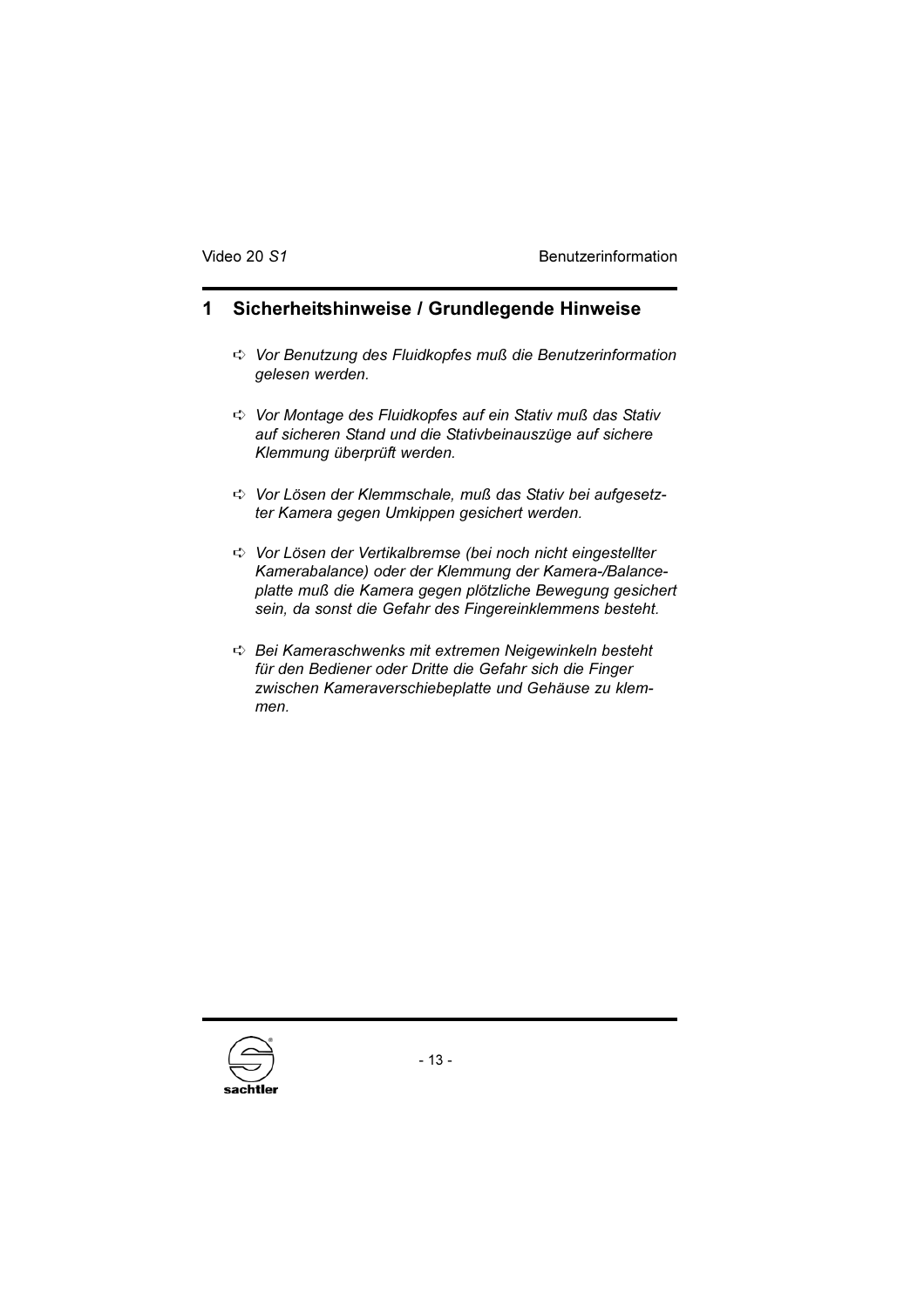Manual Video 20 S1

sachtleı

### 2 Bedienelemente

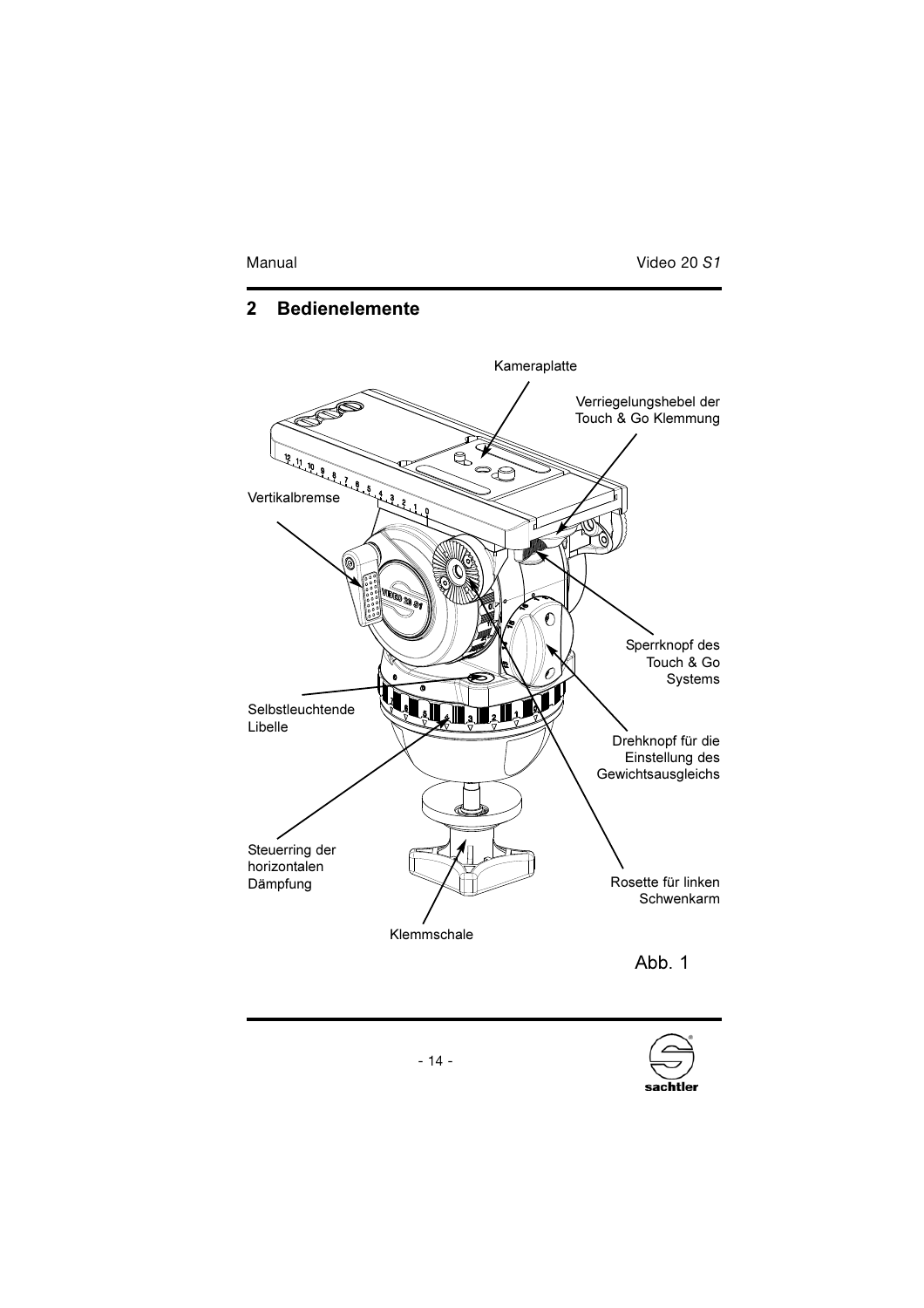

Video 20 S1 Benutzerinformation







- 15 -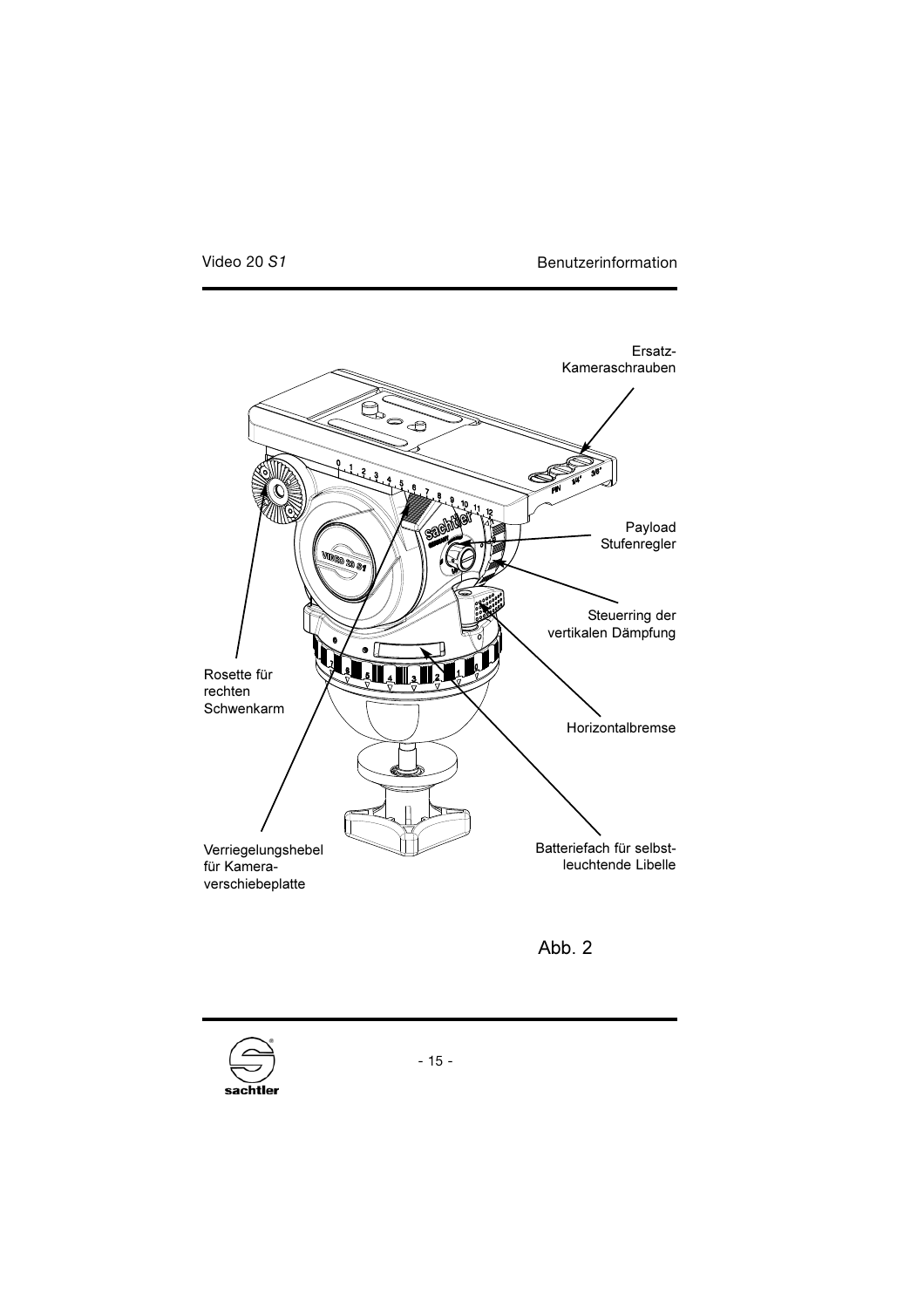Benutzerinformation **Benutzering Community** Benutzerinformation

#### 3 Betrieb

#### 3.1 Bestimmungsgemäße Verwendung

Der Fluidkopf wurde für Schwenk- und Neigebewegungen von Kameras entwickelt. Die maximale Traglast ist in Kapitel 4 spezifiziert.

#### 3.2 Schwenkarmverstellung

Lösen Sie den Klemmhebel des Schwenkarms und bringen Sie den Schwenkarm in die gewünschte Position. Durch Anheben und Drehen kann die Stellung des Klemmhebels variiert werden. Schließen Sie die Klemmschraube des Schwenkarms. Für den Transport kann der Schwenkarm an die Stativbeine geschwenkt werden.

Achtung: Lösen Sie die Klemmschraube des Schwenkarms weit genug. Die Zahnkränze der Schwenkarmanlenkung sollten beim Verstellen kein Rattern verursachen. Achten Sie darauf, daß beim Klemmen des Schwenkarms die Verzahnungen bündig ineinander greifen.

Wollen Sie den mitgelieferten Schwenkarm auf der linken Seite des Fluidkopfes anbringen, so kann das Klemmstück mit Flügelschraube, welches zur Anlenkung an den Fluidkopf dient, versetzt werden. Dazu den Schwenkarm vom Fluidkopf abschrauben, schwarze Plastikkappe mit Hilfe einer Münze oder eines Schraubendrehers lösen und entfernen; Klemmstück abnehmen, umsetzen, Plastikkappe wieder einschrauben und festziehen.

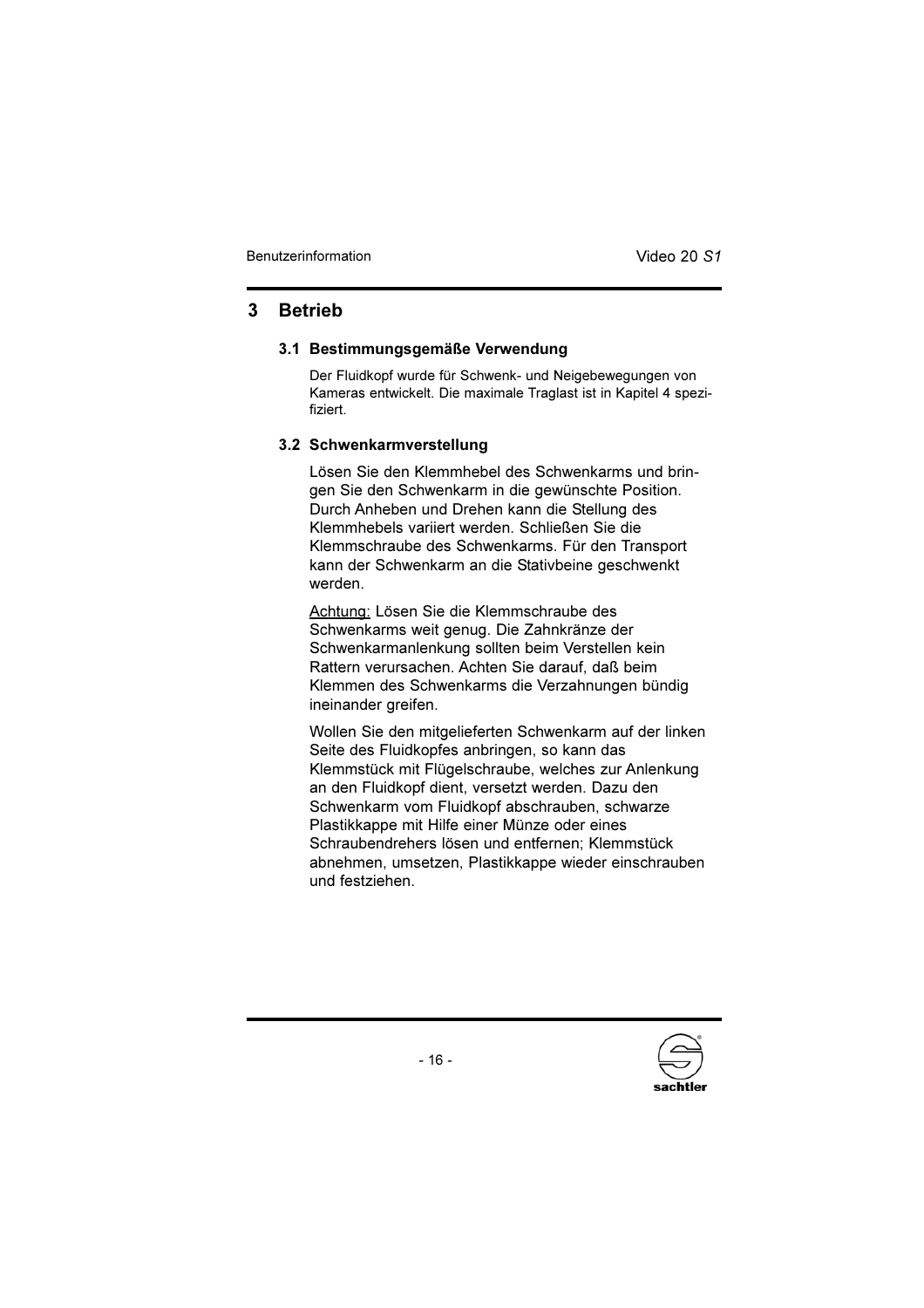#### Video 20 S1 Benutzerinformation

#### 3.3 Nivellieren des Fluidkopfes

Schließen Sie die Vertikalbremse und sichern Sie die Kamera mit einer Hand. Lösen Sie die Klemmschale des Fluidkopfes und richten Sie den Kopf so aus, daß die Luftblase der Libelle im schwarzen Kreis steht. Klemmschale danach gut festziehen.

#### Beleuchtete Wasserwaage (Libelle)

Der Video 20 S1 verfügt über eine selbstleuchtende Libelle, um auch bei ungünstigen Lichtverhältnissen leicht Nivellieren zu können. Durch kräftiges Antippen der Libelle wird die Beleuchtung aktiviert. Die Libelle leuchtet ca. 20 Sekunden.

#### 3.4 Entnehmen und Einsetzen der Kameraplatte

Der Video 20 S1 ist mit einem Touch & Go Kamera-Schnellverschluß ausgestattet.

- ➪ Schließen Sie Horizontal- und Vertikalbremse.
- ➪ Fassen Sie die Kamera(platte) mit der einen Hand.
- ➪ Verriegelungshebel mit Daumen und Zeigefinger der anderen Hand greifen und den roten runden Sperrknopf nach unten ziehen.
- ➪ Verriegelungshebel bis zum linken Anschlag drücken und dabei Kamera(platte) entnehmen.
- ➪ Befestigen Sie die Kameraplatte ungefähr im Schwerpunkt der Kamera an der Stativadapterplatte (Kamerazubehör bzw. der Kamera).

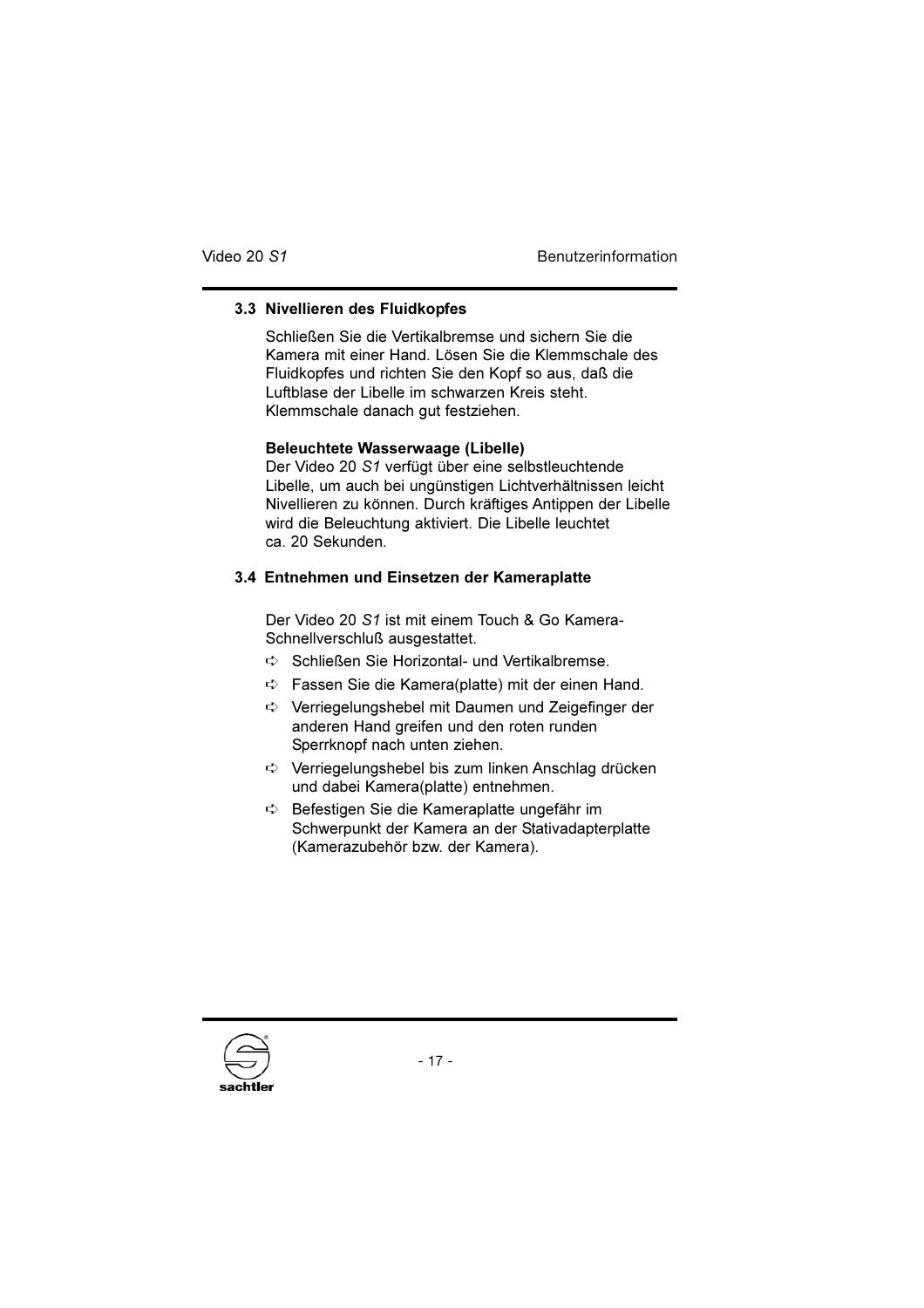#### Benutzerinformation **Video 20 S1**

- ➪ Eine 3/8" Schraube und eine 1/4" Schraube sind in der Kamerplatte als Standard-Befestigung vorgesehen.
- ➪ Falls Sie Ihre Kamera entweder mit zwei 3/8" Schrauben oder mit einer 1/4" Schraube und einem Pin befestigen wollen, haben Sie die Möglichkeit, die in den Parkpositionen (siehe Abb. 3) positionierten Schrauben zu verwenden.
- ➪ Die 1/4" Schraube kann überall in der Kameraplatte positiniert werden. Die Pinschraube muß in die Bohrung mit dem 3/8" Gewinde geschraubt werden.



➪ Beim Wiederaufsetzen der Kamera(platte) verriegelt sie sich automatisch und der Verriegelungshebel schnellt in die Ausgangsposition zurück (hörbares Einschnappen).

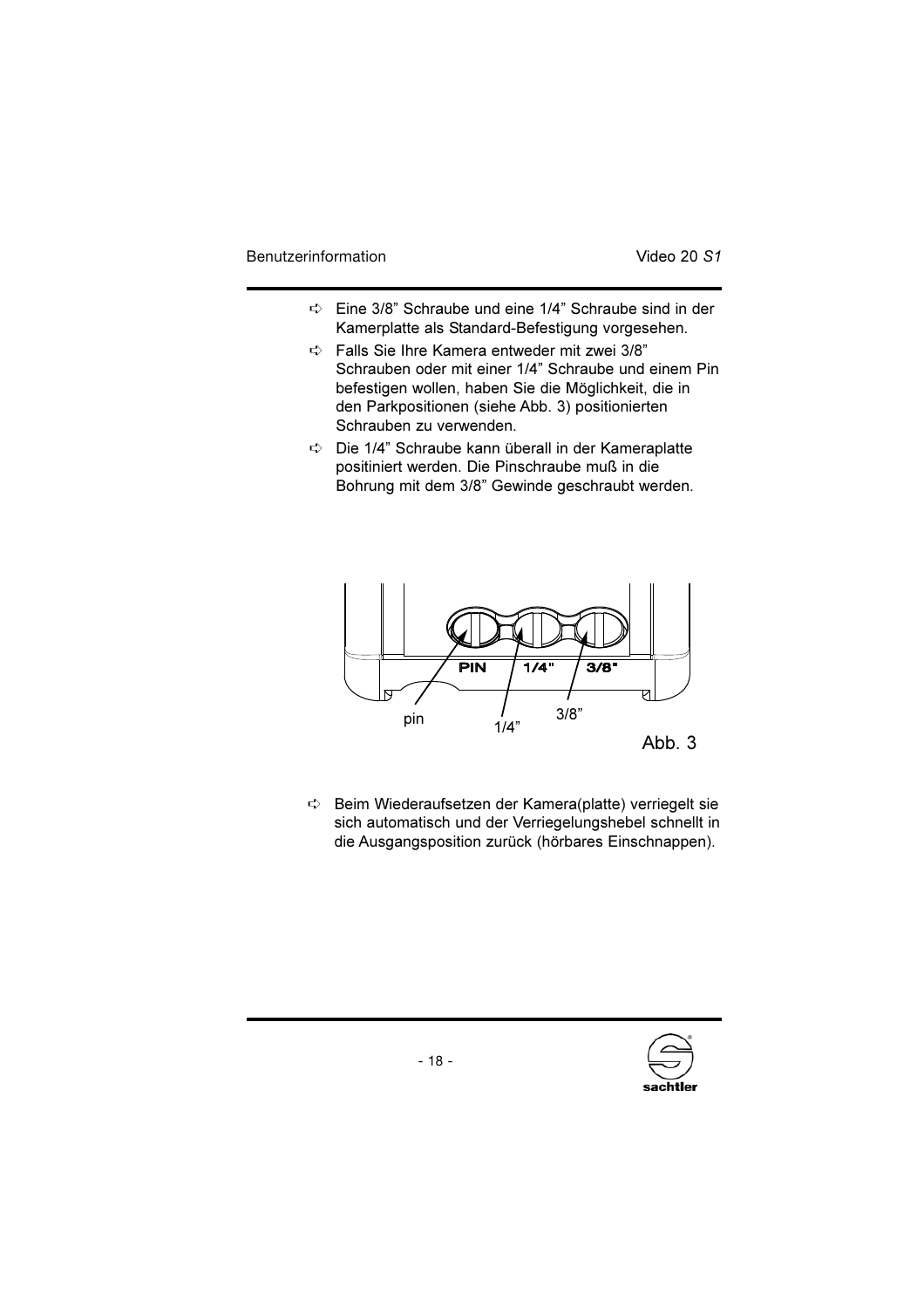#### Video 20 S1 Benutzerinformation

#### 3.5 Einstellen der Kamerabalance

- ➪ Zur Einstellung der Kamerbalance ist es notwendig, zuerst den Schwerpunkt der Kamera genau über dem Drehpunkt des Fluidkopfes zu zentrieren.
- ➪ Aktivieren Sie die vertikale Bremse, stellen Sie den Steuerring der vertikalen Dämpfung auf Stellung "0", wählen Sie am Drehschalter der Kamerabalanceeinstellung die Stufe "1" und wählen sie am Boost Button (an der Vorderseite des Fluidkopfes) die Stellung "LO".
- ➪ Sichern Sie die Kamera mit einer Hand und lösen Sie die vertikale Bremse.
- ➪ Sollte die Kamera front- oder hecklastig sein, muß der Kameraschwerpunkt über den Drehpunkt des Fluidkopfes gebracht werden. Lösen Sie dazu die Klemmung der Balanceplatte (roten Hebel unterhalb der Balanceplatte nach links oben ziehen). Schieben Sie die Kamera nach vorne bei Hecklastigkeit und zurück bei Frontlastigkeit. Die Kamera sollte horizontal stehenbleiben.
- ➪ Klemmen Sie die Balanceplatte, indem Sie den roten Klemmhebel nach rechts oben ziehen.
- ➪ Der Fluidkopf Video 20 S1 verfügt über einen 16-stufigen Gewichtsausgleich und einen Payload Range Umschalter an der Vorderseite des Kopfes mit den zwei Stellungen HIgh und LOw. Wählen Sie die Stufe, die Ihre Kamera am besten balanciert. Das Anwählen der niedrigeren Stufe wird sofort - bei jedem Schwenkwinkel - aktiv. Das Anwählen der höheren Stufe wird erst aktiv, nachdem der Fluidkopf durch die Null-Lage geschwenkt wird.



- 19 -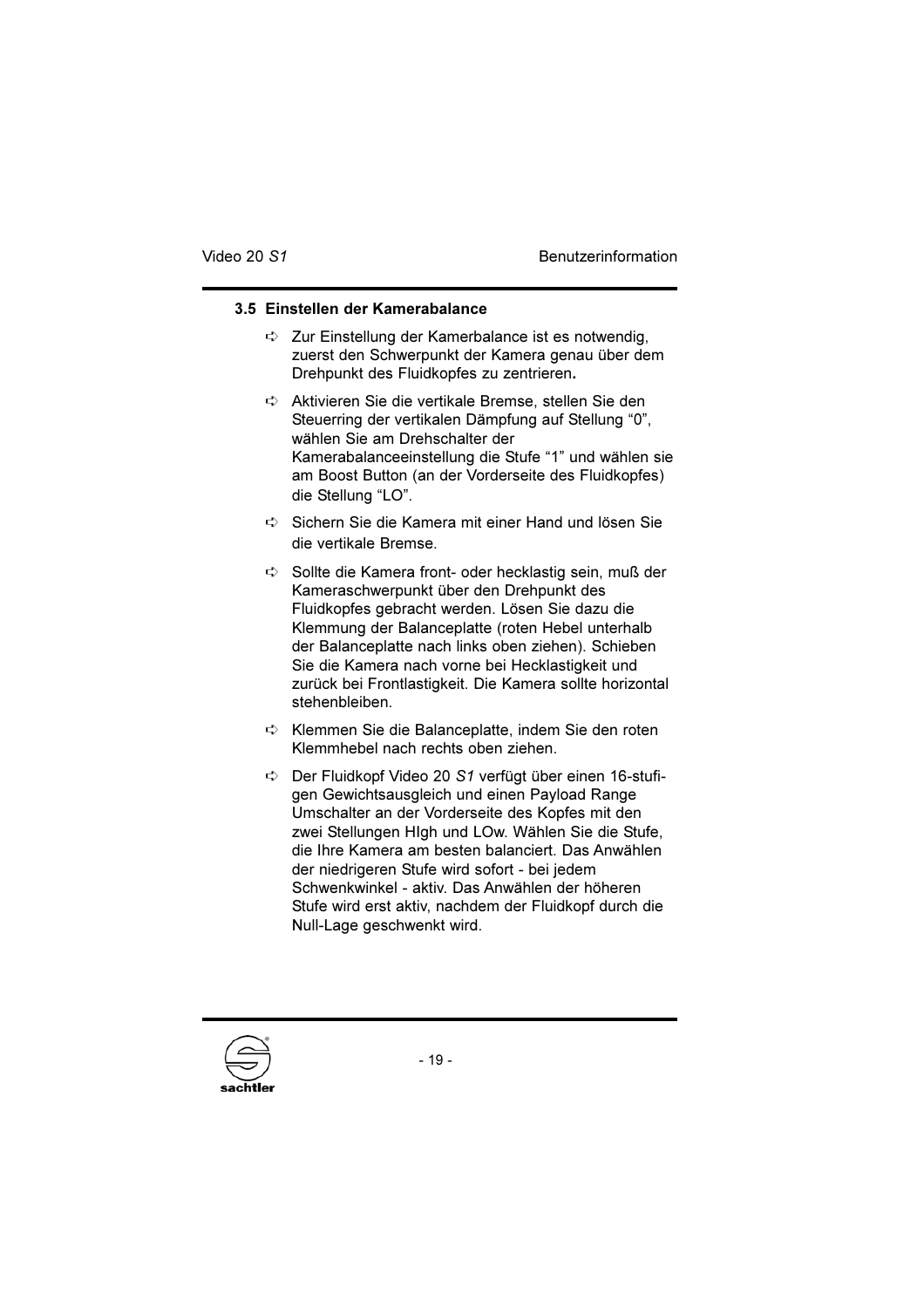#### Benutzerinformation expansion Video 20 S1

➪ Falls es Ihnen nicht gelingt, die Kamera zu zentrieren, schrauben Sie die Kameraplatte an eine andere Position der Stativadapterplatte oder verwenden Sie ggf. die als Zubehör erhältliche C.O.G. Platte (# 1063).

#### 3.6 Einstellen der Dämpfung

Der Video 20 S1 verfügt horizontal und vertikal über je sieben Dämpfungsstufen und eine Nullstellung. Durch Drehen an den Steuerringen wird die Fluiddämpfung ein- oder ausgeschaltet. In der Nullstellung ist die Dämpfung völlig abgeschaltet. Die verschiedenen Einstellungen sind nur bei geöffneter Horizontal- und Vertikalbremse spürbar. Die Stärke der Dämpfung der entsprechenden Stufen ist in

horizontaler und vertikaler Richtung identisch. Somit sind saubere, ruckfreie Diagonalbewegungen möglich. Einstellung nur auf voller Raststellung (Pfeil zeigt auf Indexpunkt). Durch einen ersten langsamen Schwenk rasten die Schaltstifte ein.

ACHTUNG: Bei Lastschwenks zwischen den Raststellungen können die Schaltstifte und/oder die Rastscheiben beschädigt werden.

#### 3.7 Bremsen

Die Horizontalbremse löst die Klemmung für die horizontale und die vertikale Bremse für vertikale Schwenks. Beide Bremsen können während der Aufnahme vibrationsfrei betätigt werden.

#### 3.8 Austausch der Batterie

Im Batteriefach befindet sich eine handelsübliche Standard Knopfzelle vom Typ CR 2032, 3V. Mit Hilfe eines spitzen Gegenstandes (Schraubenzieher o. ä.) öffnen Sie dieses Fach. Vergewissern Sie sich, daß die neuen Batterien entsprechend der "plus"

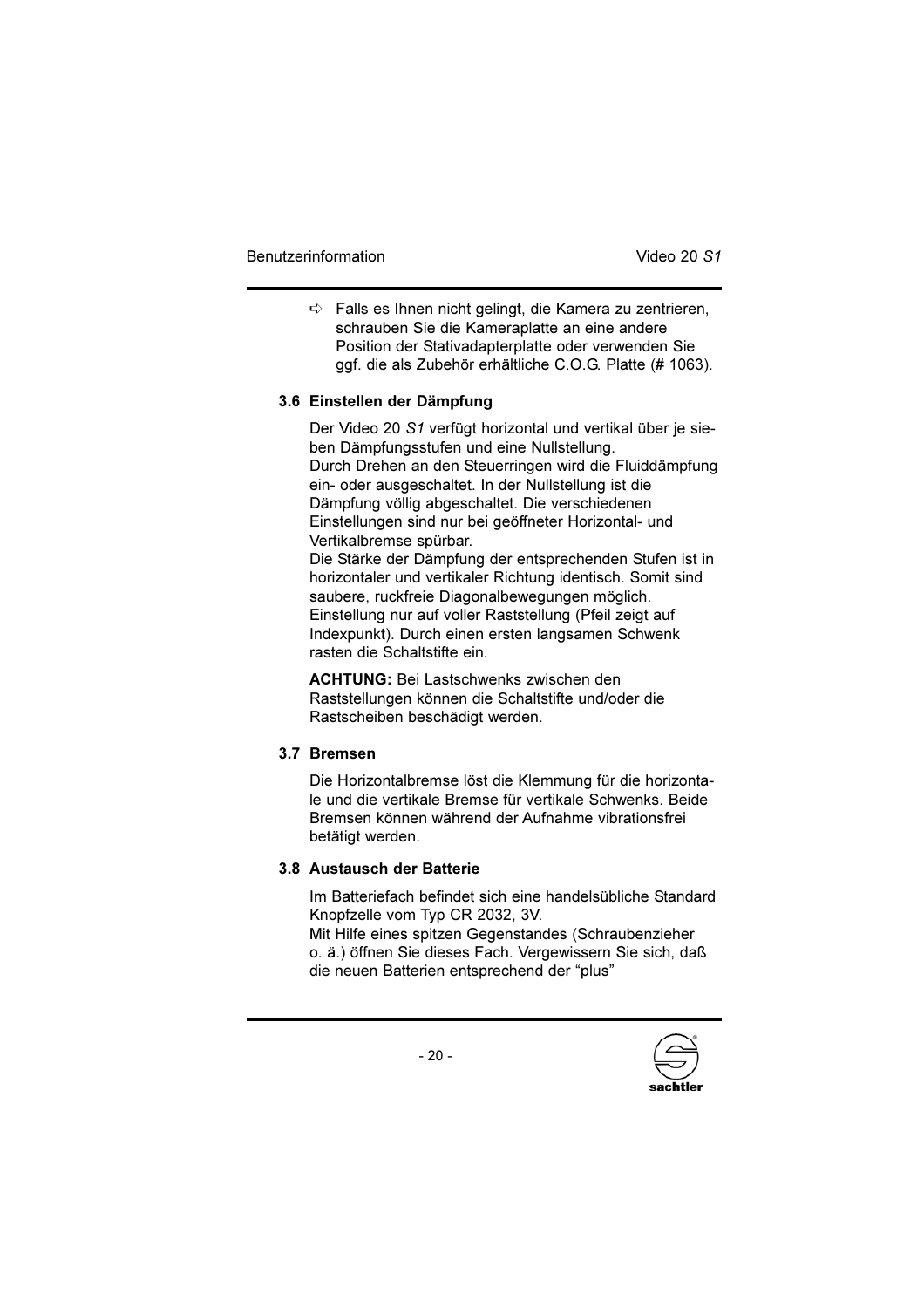Video 20 S1

Benutzerinformation

Kennzeichnung des Batteriefaches eingelegt werden. Eine Batterie reicht für ca. 2000 Beleuchtungsvorgänge.

#### 3.9 Transportstellung von Dämpfung, Gewichtsausgleich und Bremsen

Um die Leichtgängigkeit der Steuerrringe für die Dämpfung über die lange Lebensdauer eines Sachtler Fluidkopfes zu erhalten, sollten vor und nach dem Dreh beide Steuerringe von Stellung "0" bis zur maximalen Dämpfungsstufe durchgeschalten werden.

Einstellungen während des Transports: das Wichtigste ist, beide Bremsen - horizontal und vertikal - zu lösen. Gewichtsausgleich und Dämpfungen sollten jeweils auf maximaler Stufe eingestellt sein.



- 21 -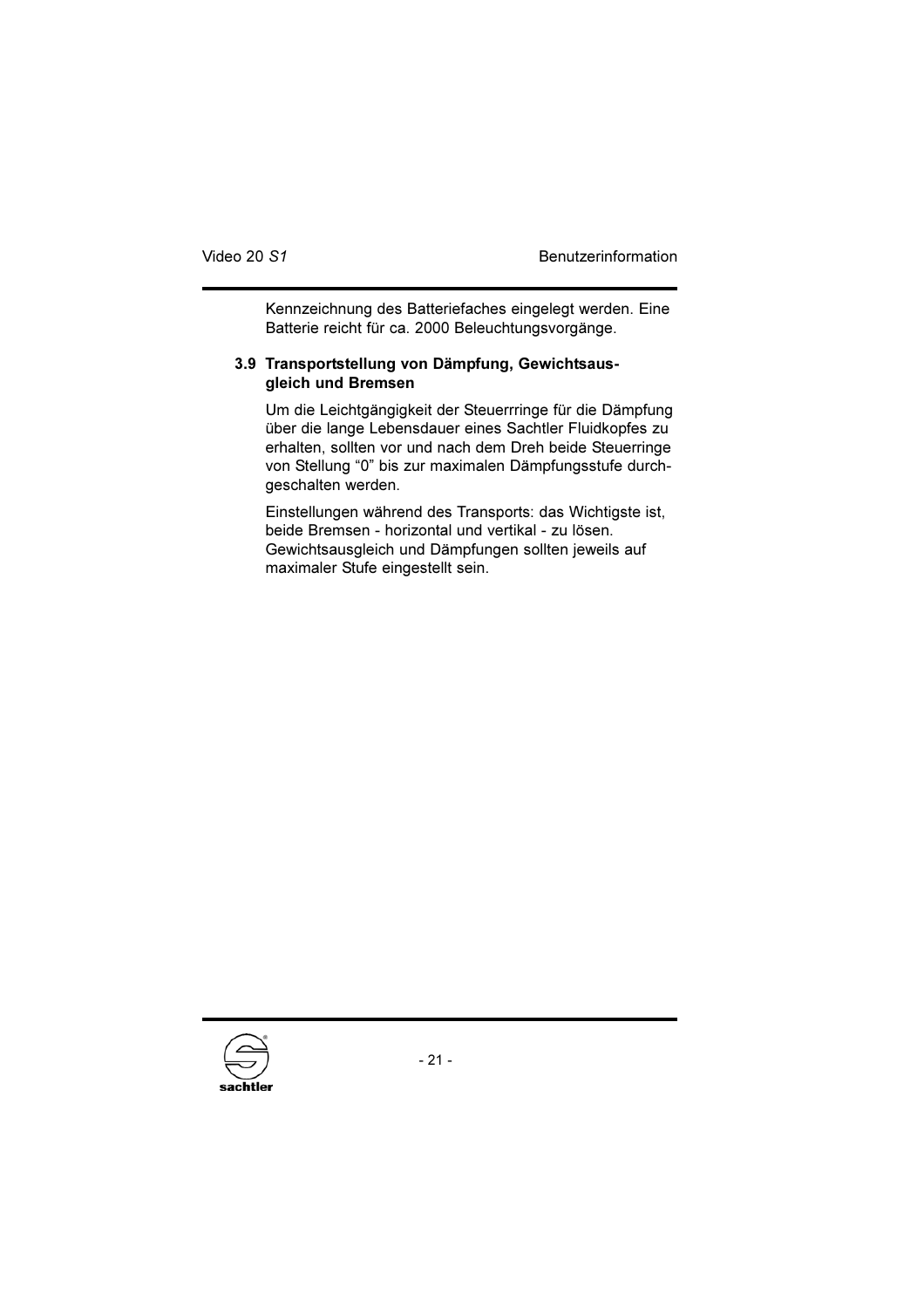Benutzerinformation Video 20 S1

| <b>Technische Daten</b><br>4                 |                                                                                                                                                                              |  |  |  |  |  |
|----------------------------------------------|------------------------------------------------------------------------------------------------------------------------------------------------------------------------------|--|--|--|--|--|
| Traglastbereich gesamt:                      | 2 kg bis 25 kg                                                                                                                                                               |  |  |  |  |  |
| Boost Button: LO<br>HI                       | 2 kg to 15 kg<br>12 kg to 25 kg                                                                                                                                              |  |  |  |  |  |
| Anzahl der Stufen des<br>Gewichtsausgleichs: | 16                                                                                                                                                                           |  |  |  |  |  |
| Verschiebeweg der<br>Kameraplatte:           | 120 mm                                                                                                                                                                       |  |  |  |  |  |
| Dämpfungsstufen:                             | je 7 horizontal, vertikal und 0                                                                                                                                              |  |  |  |  |  |
| Neigebereich:                                | +90°/-70° (abhängig von der Stellung<br>des Gewichtsausgleichs-Drehknopfes)                                                                                                  |  |  |  |  |  |
| Schwenkbereich:                              | $360^\circ$                                                                                                                                                                  |  |  |  |  |  |
| Temperaturbereich:                           | -40 $^{\circ}$ C bis 60 $^{\circ}$ C                                                                                                                                         |  |  |  |  |  |
| Eigengewicht:                                | $3,3$ kg                                                                                                                                                                     |  |  |  |  |  |
| Kameraanschluß:                              | Touch & Go Kameraplatte 16,<br>Befestigung der Kamera entweder mit<br>2 x 3/8" Schrauben<br>oder<br>1 x 3/8" Schraube, 1 x 1/4" Schraube<br>oder<br>1 x 1/4" Schraube, 1 pin |  |  |  |  |  |
| Stativanschluß:                              | 100 mm Halbkugel                                                                                                                                                             |  |  |  |  |  |
| Schwenkarm:                                  | ausziehbar mit<br>Befestigungsdurchmesser 18 / 22 mm,<br>Länge 350 bis 520 mm                                                                                                |  |  |  |  |  |
| Batterie:                                    | LR 2032, 3 V                                                                                                                                                                 |  |  |  |  |  |

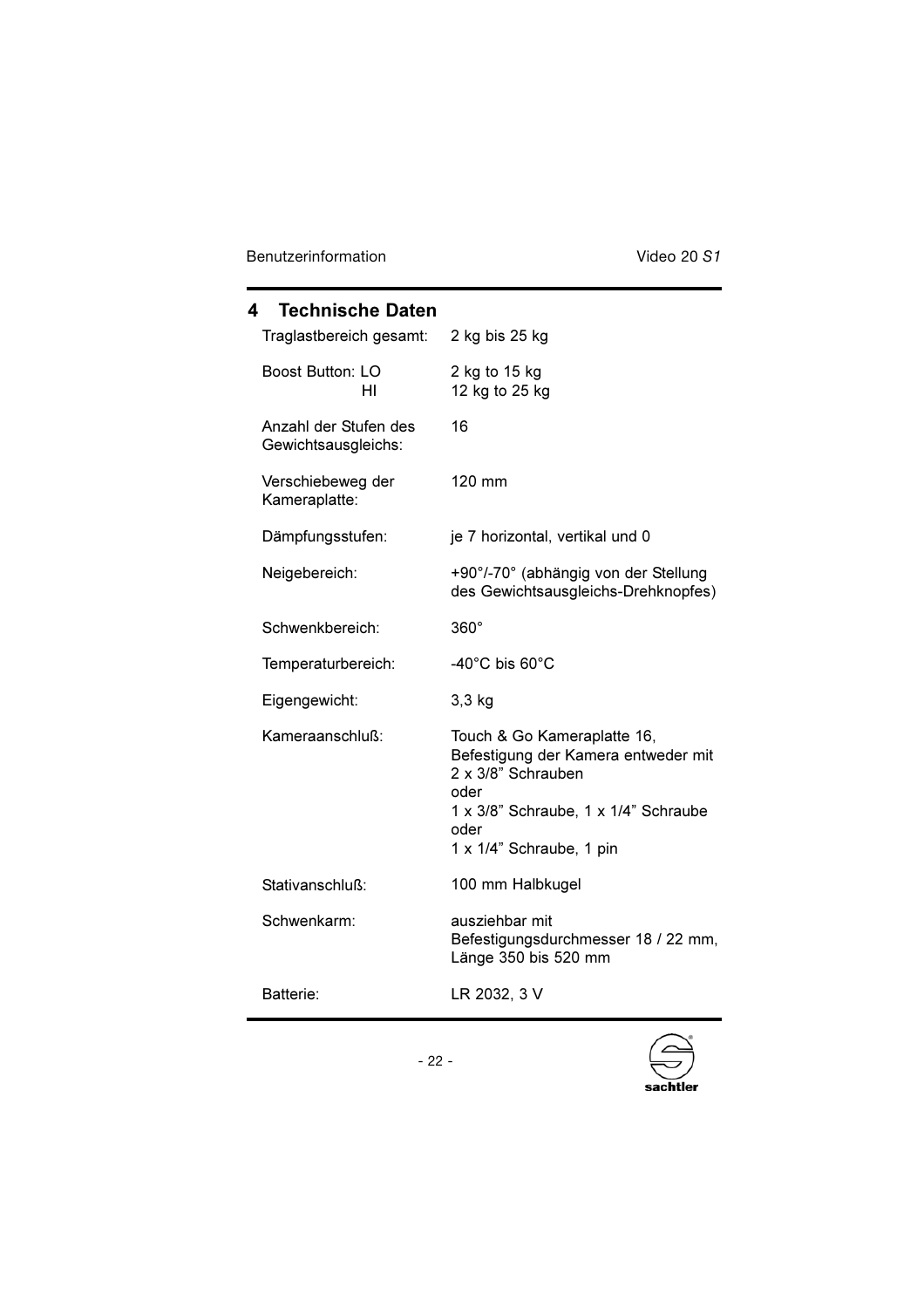Video 20 S1 Benutzerinformation

#### 5 Zubehör

Die C.O.G. Platte (siehe Kapitel 3.5) hat die Code-Nr. 1063. Ein Adapter für eine Sucherlüpenstütze ist unter der Code-Nr. 3981 erhältlich.

Weiteres Zubehör finden Sie in unserem Katalog oder auf unserer Internetseite www.sachtler.com.

#### 6 Inspektion & Pflege

Sachtler Fluidköpfe sollten gelegentlich mit fusselfreien Tüchern abgewischt werden, um Staubablagerung zu entfernen. Bei stärkerer Verschmutzung können Schmutzablagerungen mit einer weichen Bürste und mildem Reinigungsmittel entfernt werden. Eine Inspektion nach Intervallen ist für die Fluidköpfe nicht vorgesehen.

#### 7 Gewährleistung

Der Gewährleistungsanspruch verfällt, wenn

- ➪ der Fluidkopf unsachgemäß und außerhalb der spezifizierten technischen Daten betrieben wurde oder
- ➪ das Grundgehäuse von einer nicht autorisierten Service-Stelle geöffnet wurde.

Technische Änderungen vorbehalten.

Bitte registrieren Sie sich unter www.sachter.de, um einen erweiterten Gewährleistungszeitraum zu erhalten.

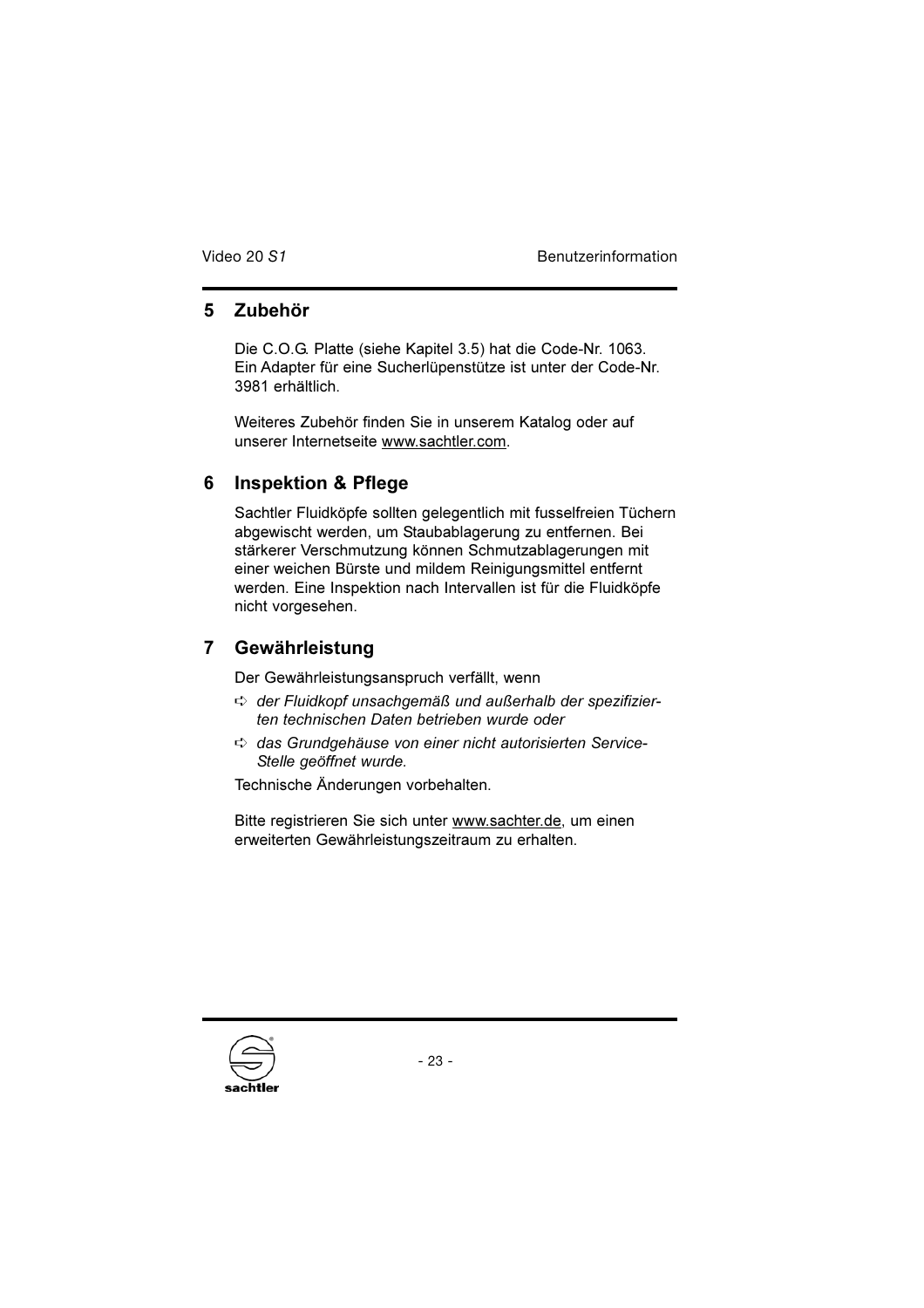Benutzerinformation Video 20 S1



- 24 -